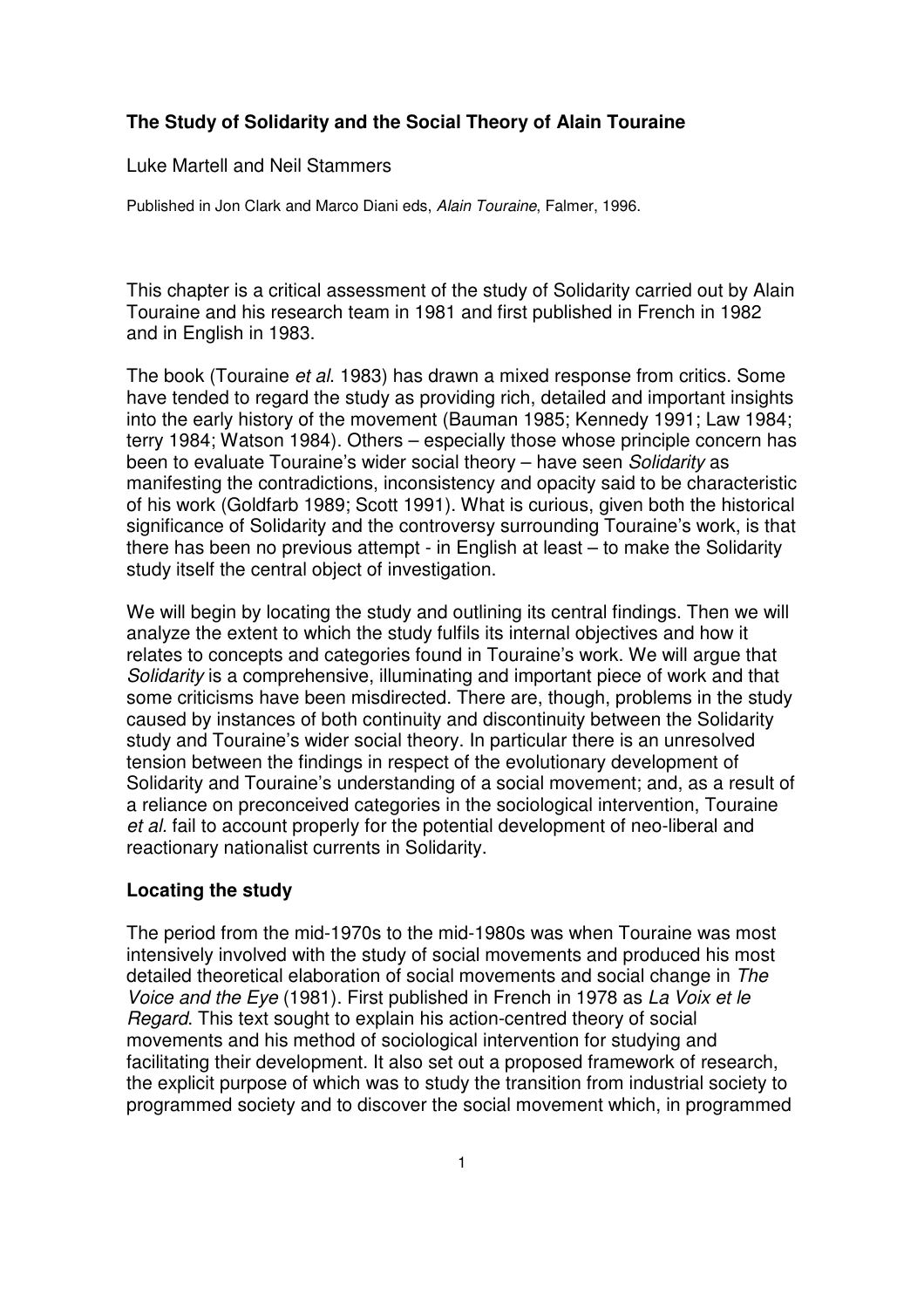society, would occupy the central position held by the workers' movement in industrial society (Touraine, 1981: 24). This program of research included studies of French movements including the student movement (1978), the anti-nuclear movement (1980), the Occitanist movement (1981) and the workers' movement (1984).

So the study of Solidarity is situated at the very heart of this period of Touraine's intellectual work. Yet, while there are significant references to communist societies in The Voice and the Eye, the original research plan did not envisage any study of oppositional movements in Eastern Europe (1981: 23-4). Touraine was then pessimistic about the potential for social movement action in communist societies. There he argued that, while working-class struggles and embryonic social movements develop, defensive resistance 'can never develop into a true social movement because the state completely crushes society' (1981: 130).

Nevertheless, the emergence of Solidarity presented Touraine with his first, and arguably an unparalleled, opportunity both to study and to intervene with a movement which might both qualify according to his definition of a social movement as a '. . . class actor struggling for the social control of historicity against his class adversary in a concrete community' (1981: 77) and which was set in the wider context of an 'historical struggle' (1981: 102, 117 and 125).

The specified aims of the study are:

'to understand the nature, internal workings and evolution of Solidarity (1983: 2); to help establish the belief that men and women are not subject to historical laws and material necessity, that they produce their own history through their cultural creations and social struggles' (1983: 5).

According to Touraine et al., the research 'followed very closely' the method of sociological intervention developed by Touraine for the study of social movements. This method 'seeks to define the meaning which the actors themselves attribute to their action.' But while actors' self-analysis is important, it is the task of the researcher to identify 'with the highest possible meaning of that struggle, which is nothing other than the social movement', to enable groups of activists to 'isolate, among the various meanings of its action, the one which challenges the central core of the society' (1983: 7-8). To this end, sociological intervention has two phases: in the first the researchers help groups of movement activists towards self-analysis; and in the second - called 'conversion' - the group reanalyzes its own practices and those of its movement on the basis of hypotheses introduced by the researchers. The researchers' hypotheses are judged satisfactory if they are accepted by the group and help that group to return to action.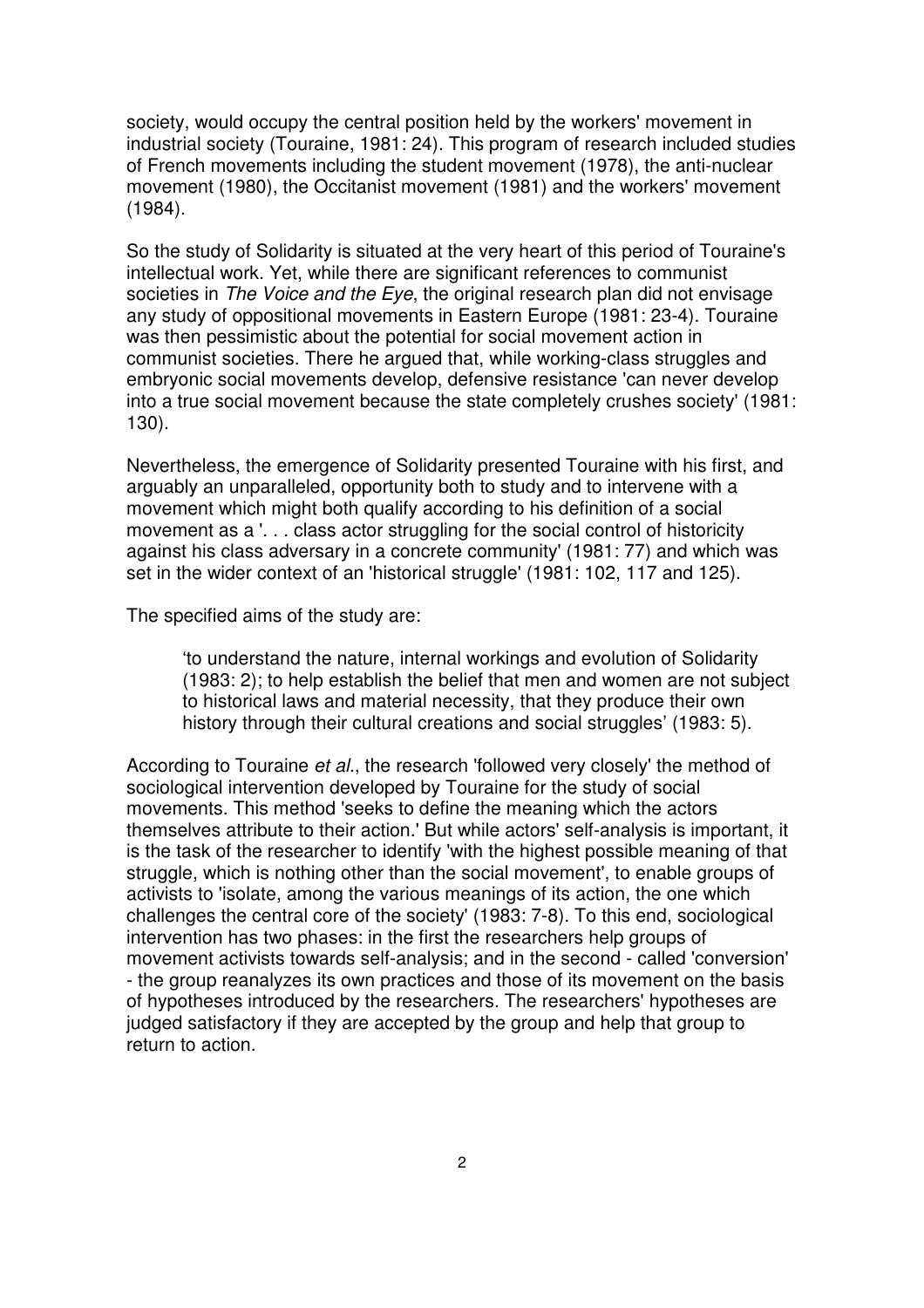The study of Solidarity was completed between April and November 1981, and was mainly conducted by establishing groups of between eight and eleven militants, 'as diverse as possible in composition' who were all grassroots activists in Solidarity. Three groups were formed in the spring of 1981 in Gdansk, Katowice and Warsaw and three further groups formed in the autumn of 1981 in Szczecin, Lodz and Wroclaw. The study explains the procedures adopted as follows:

'The groups first met interlocutors from the party, industry, the Church, the press and the political opposition, as well as leaders of Solidarity; they then went back over these meetings and, with the help of the researchers, formulated a first analysis of their action. Then the researchers submitted to them their own hypotheses and examined the way in which these were received – accepted, rejected or modified – in the course of long joint working sessions. (1983: 9)

The first three groups also met in pairs in Warsaw, and these groups had further meetings with the researchers in the autumn of 1981 (1983: 114, 124, 131) before the latter started working with the groups formed in the autumn. A joint Franco-Polish research team of four or five people was involved with each group. The group research was supplemented with shorter talks and interviews, and two members of the research team attended the Solidarity Congress in Gdansk in September 1981. Because of the imposition of martial law, the research findings were written up by the French researchers alone.

## **Central Findings**

Examining the period from the emergence of Solidarity in August 1980 to the imposition of martial law in December 1981, the study offers a series of detailed and interlinked findings. Here we try to set them out as clearly as possible.

# A 'Total Social Movement'

Solidarity was found to be primarily a trade union and a workers' movement, but it was more than this. It was, say Touraine et al., a total social movement. It was 'total' in the sense that it encompassed and incorporated national and democratic aspirations as well as those of class, and that – initially at least – these were fused and inseparable. This broad ideological composition as a total social movement can be explained, the authors suggest, by the way it developed in opposition to the totalizing ambitions of the Polish party state regime and that regime's relation to the Soviet Union. They point out that in communist societies the party state was simultaneously a political agent and the owner and employer in the economic realm, while at the same time subject to external Soviet domination. In other words, the party state comprises and represents domination in the political, economic, and national spheres. Oppositional movements in communist regimes thus come to develop a wide 'total' form because these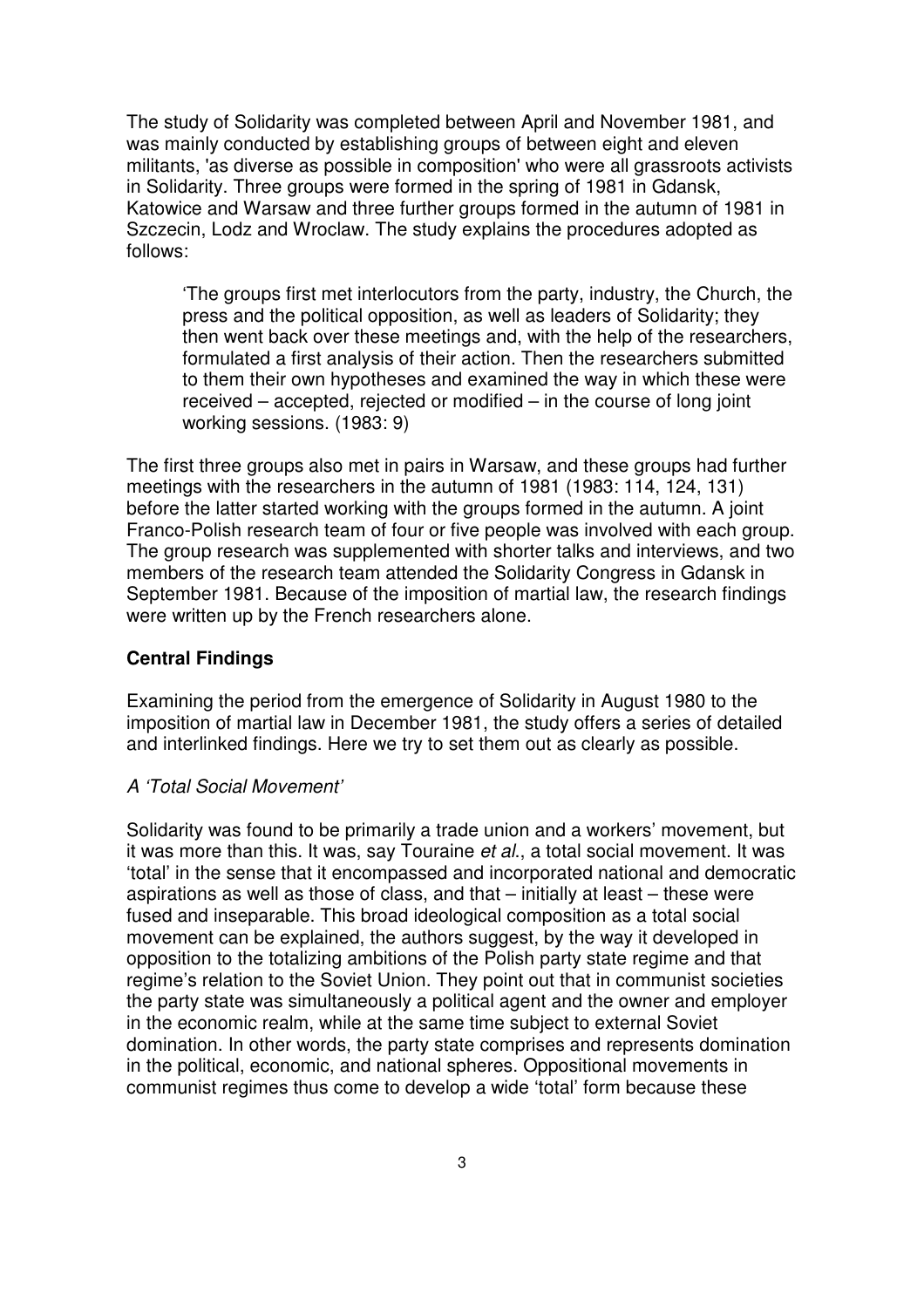forms and levels of domination cannot be separated. This stands in contrast to advanced Western capitalist countries where political power appears to be separated from economic relations and there are no overt 'imperial' relations constraining national sovereignty.

#### The 'Liberation of Society'

Touraine et al. argue that Solidarity went beyond its trade union and social movement dimensions. While it did not aspire to be a political party holding power itself, it did aspire to freeing society from the totalitarian party state. The authors argue that, while there were those in Solidarity who saw it as a social movement concerned with workers' rights, others saw it as a movement for the liberation of society with political, as well as social, objectives.

While consistent in the use of the phrase 'liberation of society', Solidarity is variously described as 'a movement' (1983: 58, 175, 177), 'an agent' (96, 173) and 'an action' (135) for the liberation of society. Given the centrality of 'movement', 'agent' and 'action' to Touraine's work on social movements and social change, this degree of imprecision is unfortunate, especially since no explicit attempt is made to relate this aspect of Solidarity to any of the categories offered in the Voice and the Eye.

It is, nevertheless, clear that this aspect of Solidarity is the more 'political' side – that more prepared to question and challenge the legitimacy of the existing order. To the extent that this involves rejecting the existing cultural stakes, this side of Solidarity does not appear to fit Touraine's definition of a *social* movement; something which always struggles with an adversary for control of shared cultural stakes.

# Defensive and Counter-Offensive Orientations

As well as distinguishing between social movement and movement for the liberation of society, the authors distinguish between defensive, communitybased orientations and counter-offensive, reforming and institutional orientations in Solidarity. In respect of the liberation of society side of Solidarity, this distinction appears to be drawn from The Voice and the Eye, where Touraine (1981: 129-30) argues that struggles against communist regimes can develop in either of two different directions. On the one hand intellectuals may struggle for democratization; this strand tends to be strongest at moments of less repression. On the other hand there can be populist dissident defence, most likely at moments when domination expands.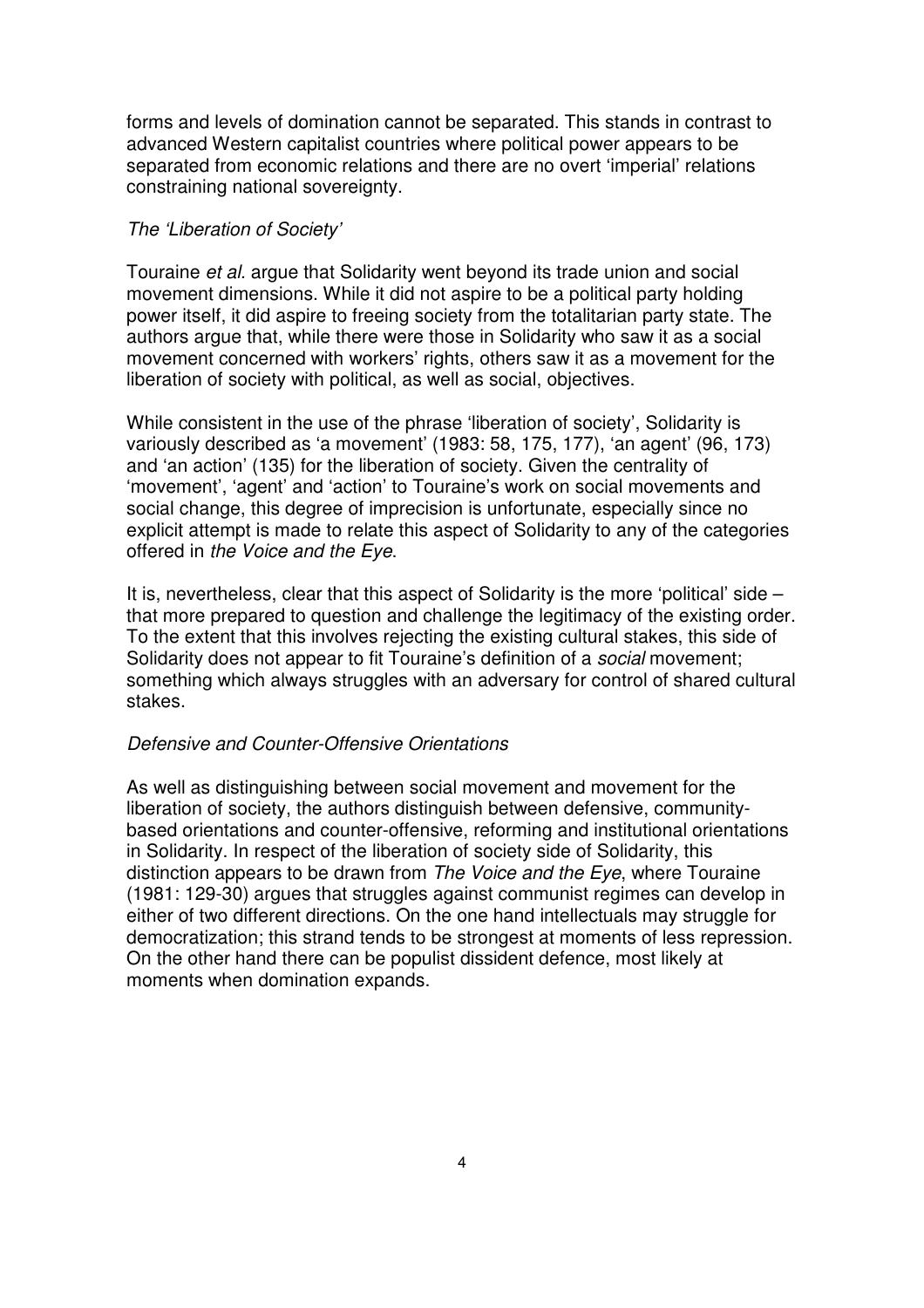# **Figure 9.1 Aspects of Solidarity**

|                          | <b>Social Movement</b> | <b>Liberation of Society</b> |
|--------------------------|------------------------|------------------------------|
| <b>Defensive Action</b>  | Workers' control       | Defensive Populism           |
| <b>Counter-Offensive</b> | 'Spirit of Gdansk'     | <b>Political Democracy</b>   |
| action                   |                        |                              |

Source: Touraine et al. (1983): 174

Breaking down Solidarity into these strands allows the authors to offer a representation of the movement as a whole as shown in Figure 9.1. Workers' control involves workers' defensiveness or retreat from the existing regime. It is focused on trade union action and the enterprise and oriented away from political action. The spirit of Gdansk involves a more positive attempt to obtain legal and political reforms for workers. It is still worker-oriented but more political and institutional in its strategic orientation. Defensive populism is more defensive than 'Gdansk' and more populist than workers' control. It involves defence of the people against the authorities and often takes a nationalist form. It is, say Touraine et al., incompatible with the 'sprit of Gdansk'. Political democracy involves the positive democratization of society as a whole. Like Gdansk, this is positive rather than defensive in its orientation, although its concerns are for society as a whole rather than just workers' or trade union concerns. Touraine et al. identify intellectuals as the agents of this last tendency.

# Light and Shade

Throughout Solidarity, the authors display a positive valuation of the more reforming, institutional strands of the movement and a distaste for the defensive and populist strands. The former are characterized as comprising the 'light' side of the movement and the latter its 'shade'. Touraine et al. have a developmental scheme in which they outline the development of the movement through various stages. They identify the earlier days with the light, and the later defensive populist withdrawal, in response to the crisis and the threatened crackdown, with the shade. 'Light' and 'shade' in Solidarity seem to break down as shown in Figure 9.2.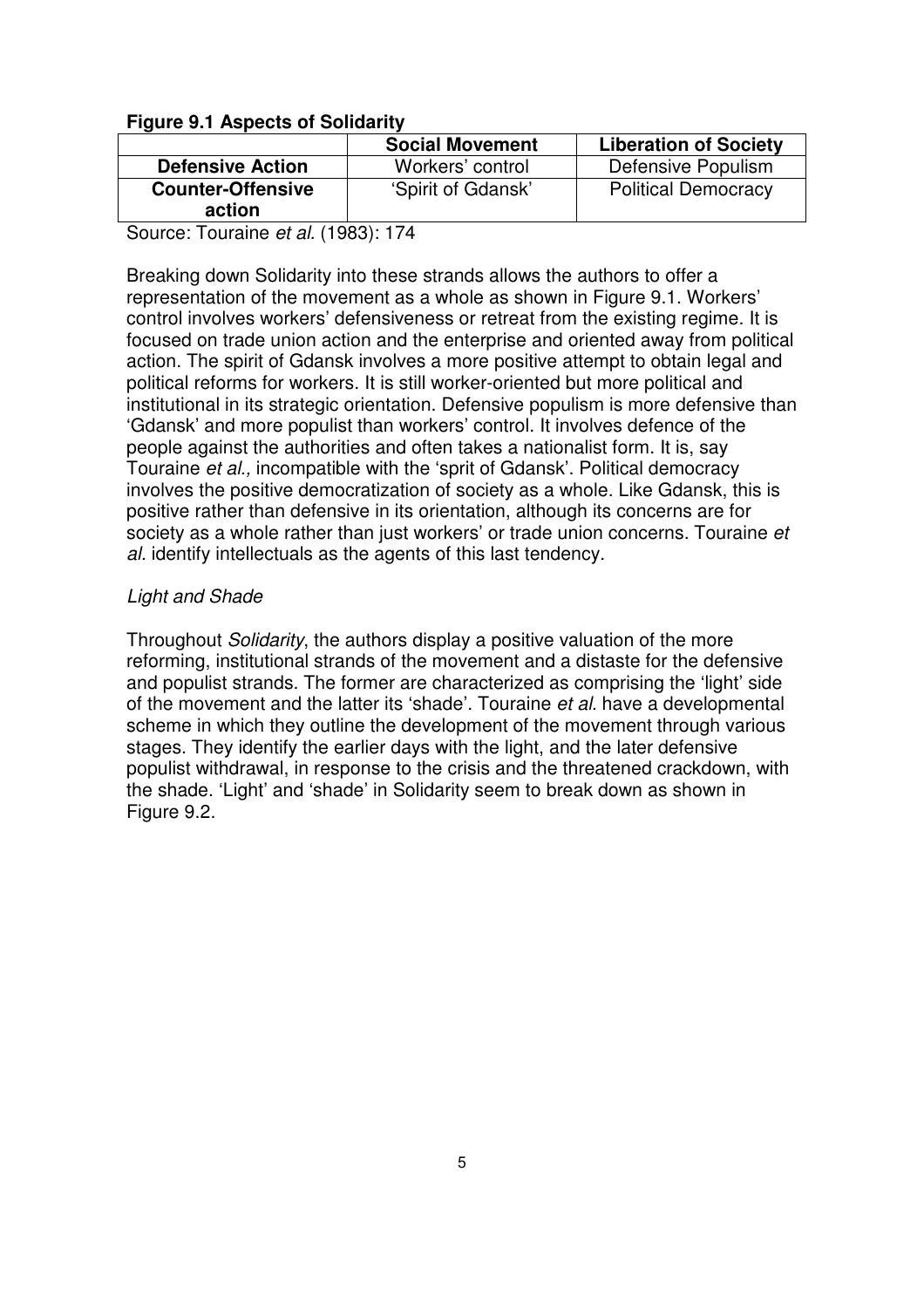| ngaro vien eight and onado in oonaanty |                                  |                          |  |
|----------------------------------------|----------------------------------|--------------------------|--|
|                                        | Light                            | <b>Shade</b>             |  |
| <b>Orientation</b>                     | <b>Reconstruction of Society</b> | Defensive                |  |
|                                        | Democratization                  | Retreatist               |  |
| Agent                                  | <b>Working Class</b>             | Rank and File            |  |
|                                        | Intellectuals                    |                          |  |
| <b>Timescale</b>                       | <b>Gdansk</b>                    | Summer 1981 onwards      |  |
|                                        | August 1980                      |                          |  |
| <b>Class</b>                           | Defence of Workers'              | Populist defence of weak |  |
|                                        | <i>interests</i>                 | against strong           |  |
| <b>Nation</b>                          | <b>Affirmation of National</b>   | Aggressive nationalism   |  |
|                                        | identity                         |                          |  |
| <b>Democracy</b>                       | Defence of Freedoms              | Populist appeal to save  |  |
|                                        |                                  | the nation               |  |

### Regressive Development: From SI to SIII

The authors argue that Solidarity went through three phases in its development from the time of its emergence in August 1980 to the imposition of martial law in December 1981 (1983: Ch. 4). Solidarity I was focused on obtaining free trade unions in Poland. Solidarity II called for self-management in enterprises and the economy in general. Solidarity III aimed at democratization not only in the economy but also in political institutions, most obviously through the call for free elections at the Solidarity Congress in September 1981. At the same time, in a second dimension of Solidarity III, the movement – under pressure from economic crisis, the threat of Soviet intervention and a Party crackdown – moved from a counter-offensive political orientation towards a defensive populism. Solidarity was characterized by a double evolution towards political action on one hand and defensiveness, prompted by crisis, on the other.

This can be related back to the two sides of Solidarity as a social movement and a movement for the liberation of society. At one point Touraine et al. identify SI as a social movement, SII as a social movement plus a movement for the liberation of civil society and SIII as more directly political (1983: 173). In a somewhat different formulation they also argue that, in the first few months of its existence, the two elements of 'social movement' and 'action for the liberation of society' were highly integrated (1983: 83) and that this integration was maintained throughout the period of SIII. Indeed they argue that the different versions of the theme of self-management were powerful integrating factors bringing together 'Solidarity the social movement' and 'Solidarity the agent of social liberation' (1983: 96). But, by SIII, the movement was appearing more as a movement for the liberation of society than a trade union or social movement, and it was coming close to fracturing as the nationalist component tended to break away and enter into conflict with the democratic element.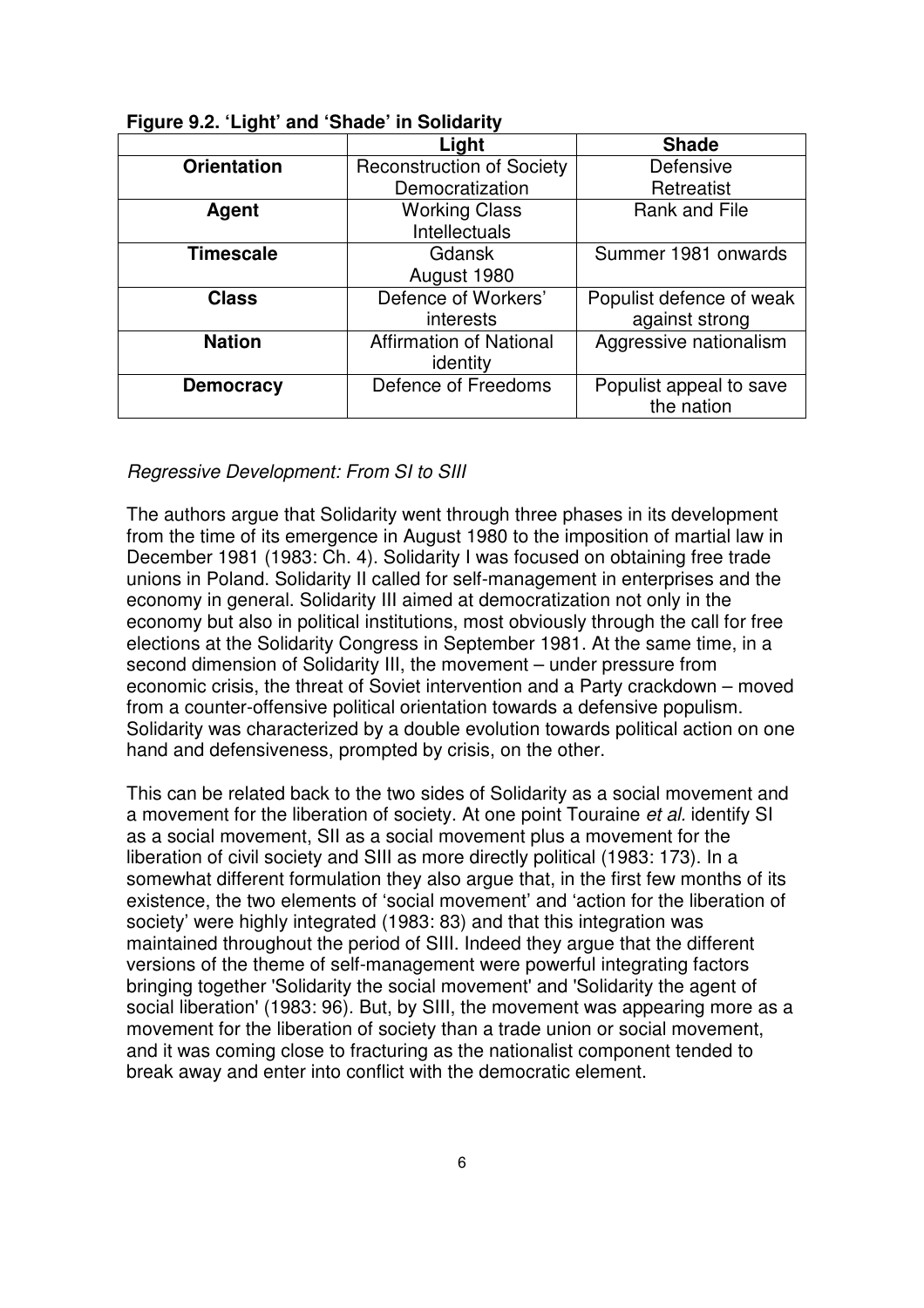The authors found marked tendencies towards aggressive nationalism, antisemitism and fundamentalism in the groups they worked with in the autumn of 1981, and it is these tendencies which are associated with the 'defensive populism' which became the predominant tone by the autumn of 1981. They ask whether the aspect of the movement's action which is most strongly reinforced: 'is the one which combines a political orientation with a defensive, populist, aggressively rank and file tone, while the one that suffers most is the one uniting a truly working class movement with the desire for the general democratisation of society' (1983: 156).

#### A Self-Limiting Movement

An important feature of Solidarity was that it consciously adhered to a self-limiting strategy (1983: Ch. 3). It was widely perceived that the leading role of the party should not be challenged or Poland's international treaty obligations questioned because overstepping such limits would have brought about Soviet military intervention. As one of the militants from the Warsaw group put it: 'As a nation we realise we are caught between a political system and certain geographical facts, and that we have to exist within that framework. The problem is to recognise those limits and to know how far we can go' (1983: 65).

One of the essential questions which then arose during the research (1983: 23) was the extent to which Solidarity remained a self-limiting movement even in its later phase, as it became more overtly political and as it became less a social movement and more a movement for the liberation of society. Touraine et al. maintain that in this phase too, and even immediately prior to the imposition of martial law when confrontation was seen to be coming, the movement nevertheless retained its commitment to self-limitation because it '. . . refused to constitute itself as an actor seeking to take power' (1983: 181); 'it never sought to take over the state' (1983: 183).

#### New Social Movement Characteristics of Solidarity

The idea of self-limitation is often closely associated with the concept of 'new social movements'. The extent to which the authors describe Solidarity in terms which Touraine (1981) himself had previously ascribed to new social movements is striking. Directly connected to the idea of self-limitation is also the nonrevolutionary and non-violent character of the movement, and we have already seen that an important element of Solidarity's commitment was to selfmanagement. In The Voice and the Eye Touraine had depicted new social movements as struggling against technocracy and had argued that communist regimes could develop towards a state technocratic form (1981: 124-5). This characterization could potentially fit the struggle of Solidarity against the Polish party state in 1980-81.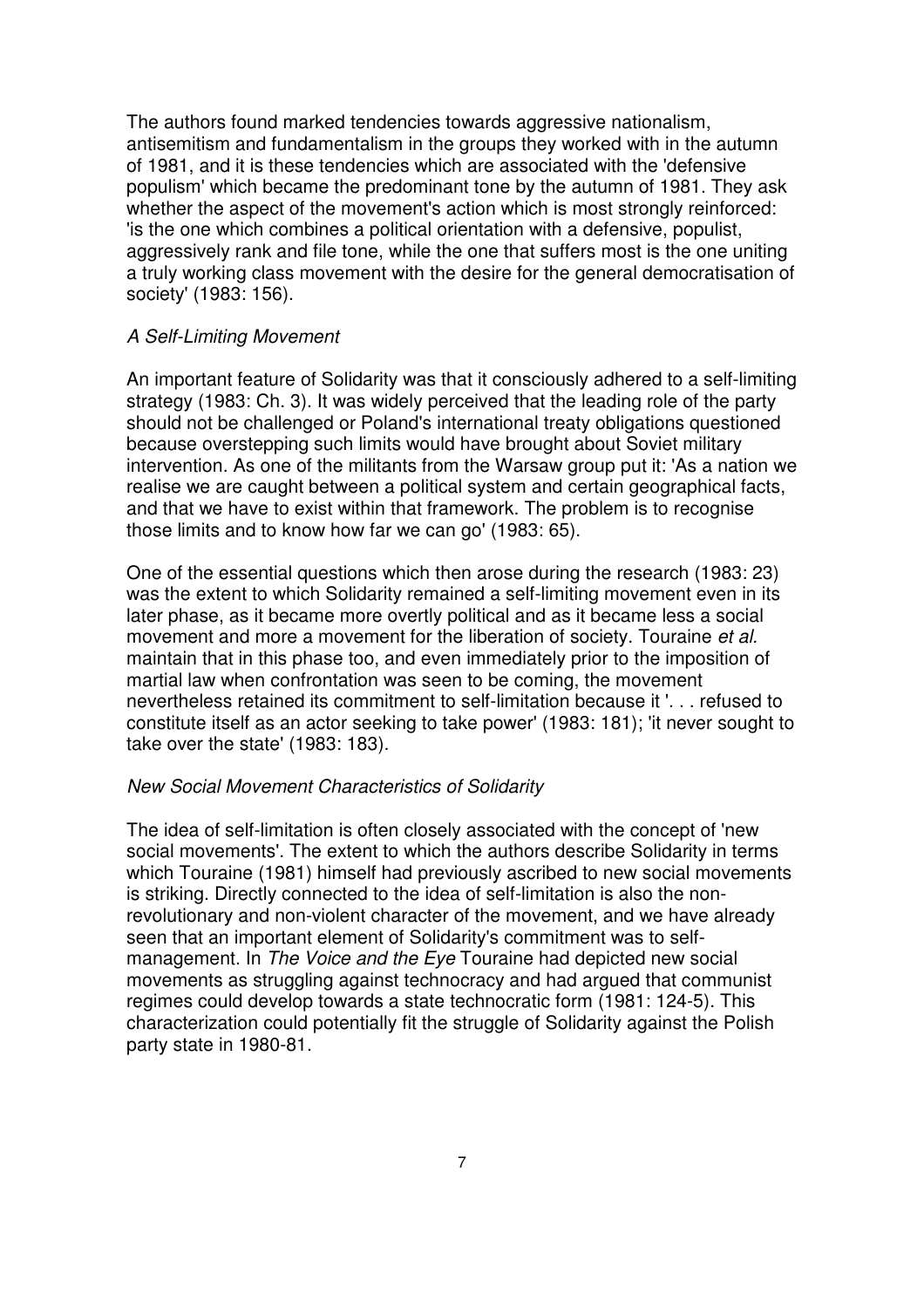It should be stressed that at no stage in *Solidarity* do the authors use the term 'new social movements', and Poland is consistently described as an industrial society. Nevertheless, Solidarity is clearly found to have characteristics elsewhere seen by Touraine to be those of a new social movement.

# **Analyzing Solidarity**

### The Objectives of the Study

As noted above, Touraine et al. set out to 'understand the nature, the internal workings and the evolution of Solidarity' (1983: 2). In particular, their aim was to understand the self-definitions of actors in Solidarity, using the method of sociological intervention, and to show the importance of Solidarity as an active agent in its own evolution and not just as a product of external determinant forces.

The authors certainly come up with complex and detailed responses to this agenda. Solidarity is defined in terms of the combination of themes of class, nation and democracy. The authors distinguish between the complex diversity of Solidarity as a workers' movement, total social movement, movement for the liberation of society, and between the defensive and offensive emphases it took in these different manifestations. They outline a scheme to explain Solidarity's evolution. Additionally external and internal influences on the development of Solidarity, such as the church and Soviet-imposed constraints, are discussed, as are Solidarity's self-limiting tactics. In all these respects the study is one which gives a rich picture of Solidarity's nature, internal ideological meanings and the phases through which it evolved. The study also outlines in detail the selfdefinitions and meanings developed by actors and gives emphasis and credence to them.

There are some problems, however, in terms of the objectives the study set itself. First of all, categories such as class, nation and democracy and the analysis of directions of resistance to communist regimes were first developed in The Voice and the Eye and then apparently reworked into the analysis of Solidarity. Sociological intervention, involving the introduction of hypotheses and wider contextual explanations (the 'T -presence' or 'stakes') by researchers, was the vessel for this. As we will argue below, the combination of themes continued from earlier work, and their introduction through sociological intervention may have led to an attribution of meanings to Solidarity which were partly predetermined. Furthermore, it may have facilitated the downplaying or exclusion of meanings, such as nationalism and neo-liberalism, which were not conducive to the aim of sociological intervention to assist with the development of a progressive social movement, or which were not included in the predetermined threefold classification of class, nation, democracy.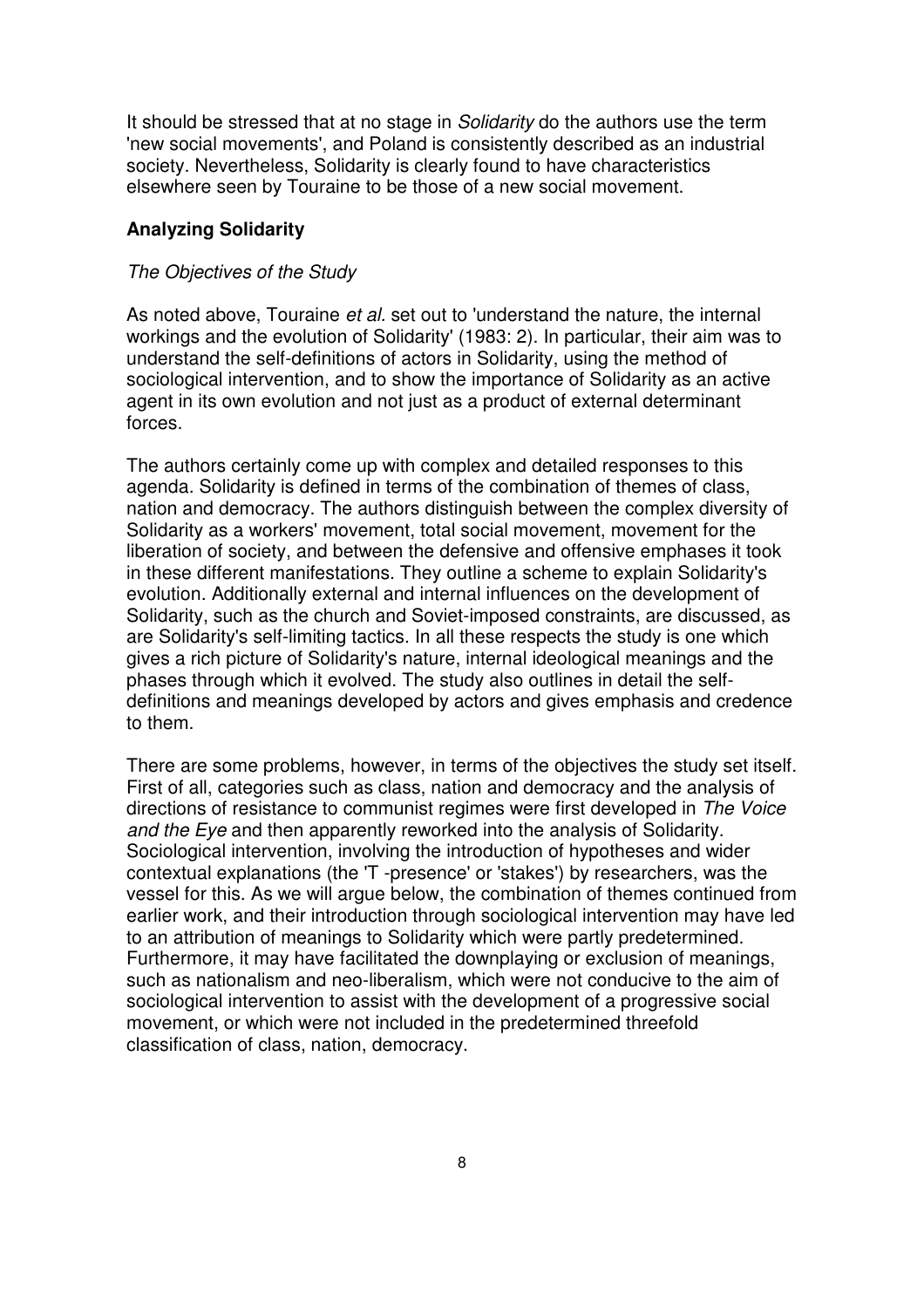A second problem is that, while the study is strong on identifying actors' own selfdefinitions, Solidarity pays little attention to organizational and political dynamics within the movement (see also Hannigan, 1985). There is some attention to dissatisfaction with the leadership's negotiating strategies and internal democracy. But, mostly, issues to do with political strategy, mobilization and internal relations between different parts of the movement, all things which resource mobilization theorists would highlight, are left untouched. In other words, Touraine et al. develop the ideological side of their promised analysis of the internal dynamics of Solidarity; but they leave the organizational side relatively untouched.

#### Relation to Touraine's Wider Social Theory

There are striking and major continuities and discontinuities between Touraine's then contemporary theoretical framework as outlined in The Voice and the Eye and his research team's study of Solidarity. Trying to get to grips with these and assessing their significance are frustrated by the lack of cross-referencing from Solidarity back to The Voice and the Eye and the lack of any attempt to locate the former in terms of any wider framework. This may be partly why some commentators have relied on 'macrolevel' critiques of Touraine's work when discussing Solidarity and have thus missed some of its most interesting aspects.

Here we will point to the important discontinuities before seeking to explain how, nevertheless, there are important and useful continuities in terms of the analysis of collective action. This provides a platform for the next section where we will explain how these continuities and discontinuities cause problems for Touraine et al.'s analysis.

The concept of 'total social movement', clearly central to the analysis of Solidarity, does not appear in The Voice and the Eye. Touraine had used the term before, in The Self-Production of Society. But there movements were seen as 'total' not in the sense that they incorporate the three broad ideological components of class, nation and democracy, but because they were said to have the capacity to straddle the three hierarchical action systems (the organizational, the institutional and the level of historicity) which are key to Touraine's understanding of society and social relations in both The Self-Production of Society and The Voice and the Eye. The need to reformulate 'total social movement' arose because in The Voice and the Eye Touraine had not considered it possible that social movements could develop fully in communist societies.

There are also marked breaks and absences in Solidarity where ideas developed in The Voice and the Eye would have been relevant and pertinent. Since the idea of a fundamental transition to post-industrial or programmed society was central to Touraine's work, it is strange that there is no mention of the extent to which Poland was thought to be involved in that transition. This is all the more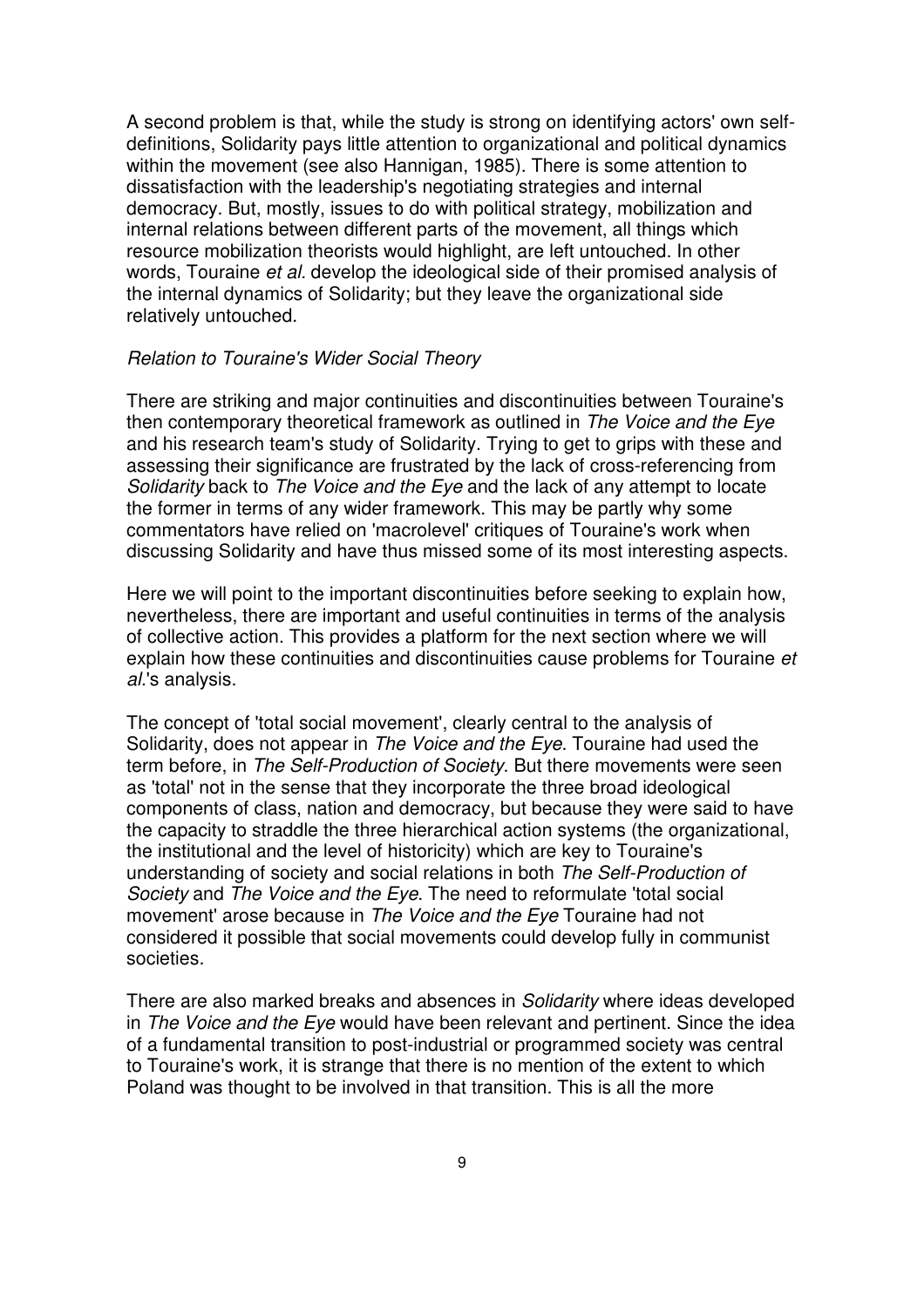surprising since there are indications in The Voice and the Eye that Touraine saw communist regimes as being part of that transition, and especially because Solidarity was found to have many of the characteristics he ascribes to new social movements. Elsewhere he sees new social movements as typical of programmed societies, and the question of why a workers' movement in an industrial society should exhibit their characteristics is not discussed in Solidarity.

A central preoccupation running through The Voice and the Eye is the distinction between synchronic and diachronic analysis. Synchrony is associated with cuts into time, where function is the main organizing principle and class the dominating agent. Diachrony is associated with change over time. Development is its main organizing principle with the state the main agent. Touraine argues that in concrete 'historical struggles' synchrony and diachrony are combined (1981: 125-6). Yet this central preoccupation of Touraine's theory of collective action and social change does not appear at all in Solidarity despite the fact that this book analyzes a concrete social struggle which fulfils Touraine's criteria of a 'historical struggle' at the meeting of the diachronic and synchronic.

There are, nevertheless, certain forms of explanation carried through from The Voice and the Eye to Solidarity, such as those relating to counter-offensive and defensive forms of action; the light and shade; the reformulation of the categories of class, nation and modernization; the analysis of forms of resistance to communist regimes; the conception of the lOT triangles defining collective action; and the distinction between social movements and other forms of movement and collective behaviour.

But in the Solidarity study the theoretical or explanatory framework remains implicit and inferred. It is simply not discussed. We have, therefore, in Figure 9.3 tried to provide a schematic representation to demonstrate how categories and explanations in Solidarity can be 'mapped' onto central categories occurring in The Voice and the Eye at the level of historicity and to illustrate the purpose of sociological intervention. We assume some familiarity on the part of the reader with Touraine's overall theoretical framework and the synchronic/diachronic dichotomy. However, some points require elaboration. First, as noted above, Touraine makes it clear that the synchronic-diachronic dimensions are never truly separate as the schematic representation might suggest. In reality they interact. Second, different forms of collective behaviour are associated with the different poles on the action-crisis, order-change axes. In terms of crisis and change, collective behaviour is largely reactive and defensive. While opposition to order is regarded positively, it is only where collective behaviour takes the form of action by a self-conscious actor at the level of historicity that Touraine uses the term 'social movement'. In other words, although Touraine sees social movement as a crucial category (especially as he sees society becoming increasingly able to produce itself), in terms of forms of collective behaviour it is a restricted category.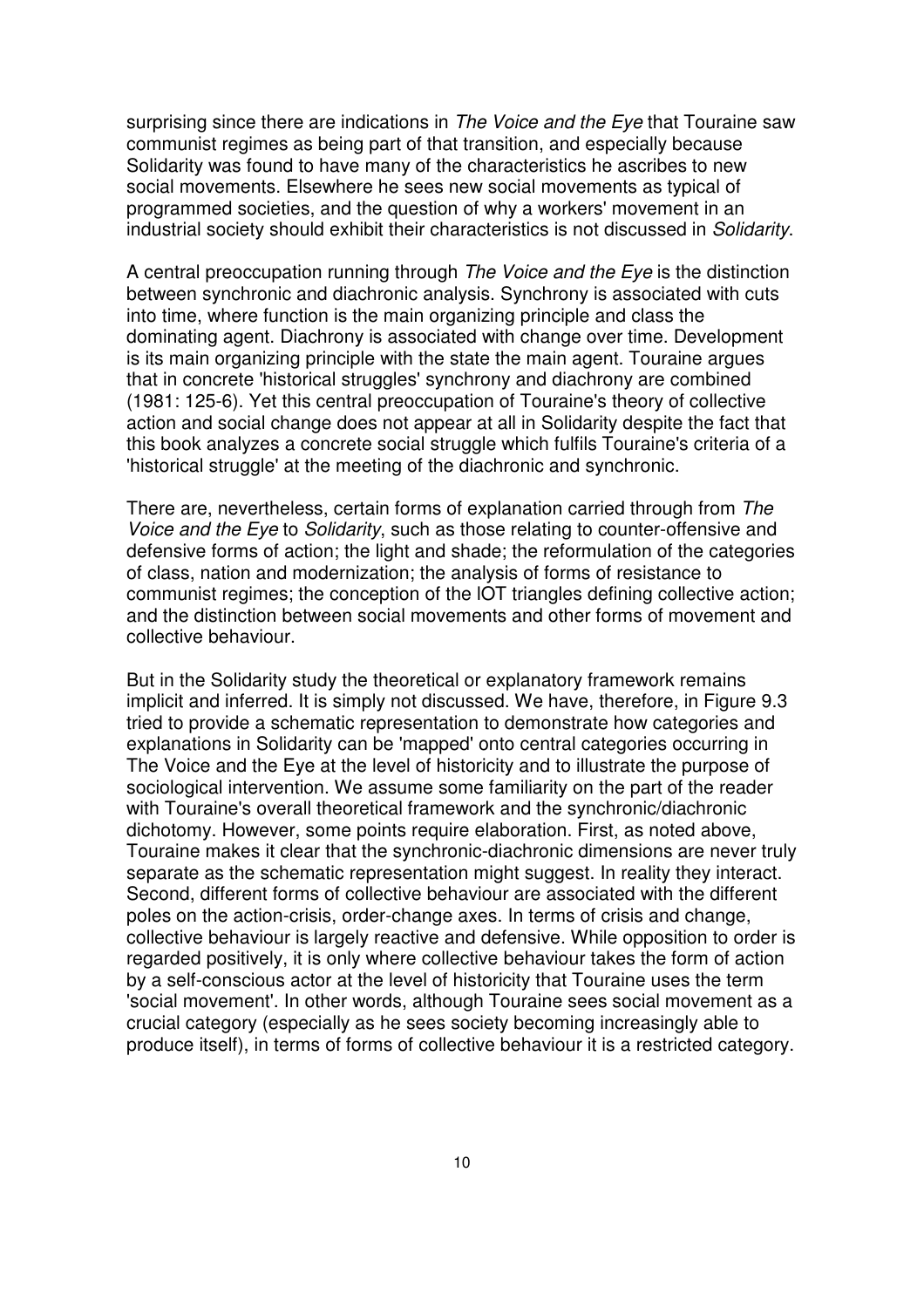

**Figure 9.3 Relation of Categories in the Voice and the Eye and Solidarity at the Level of Historicity and the Purpose of Sociological Intervention** 

Let us move now to the significance of Figure 9.3 for the study of Solidarity. The importance of the distinction between the social movement aspect of Solidarity and that aspect which the authors relate to the liberation of society should now be apparent. Solidarity as a total social movement is a social movement proper in Touraine's sense, while that aspect of the movement which sought the liberation of society appears to be a combination of popular opposition to the maintenance of the existing order but also a critical revolutionary struggle as a direct response to crisis. The importance of the developmental evolution of Solidarity identified by Touraine et al. can now be seen in terms of Solidarity combining a social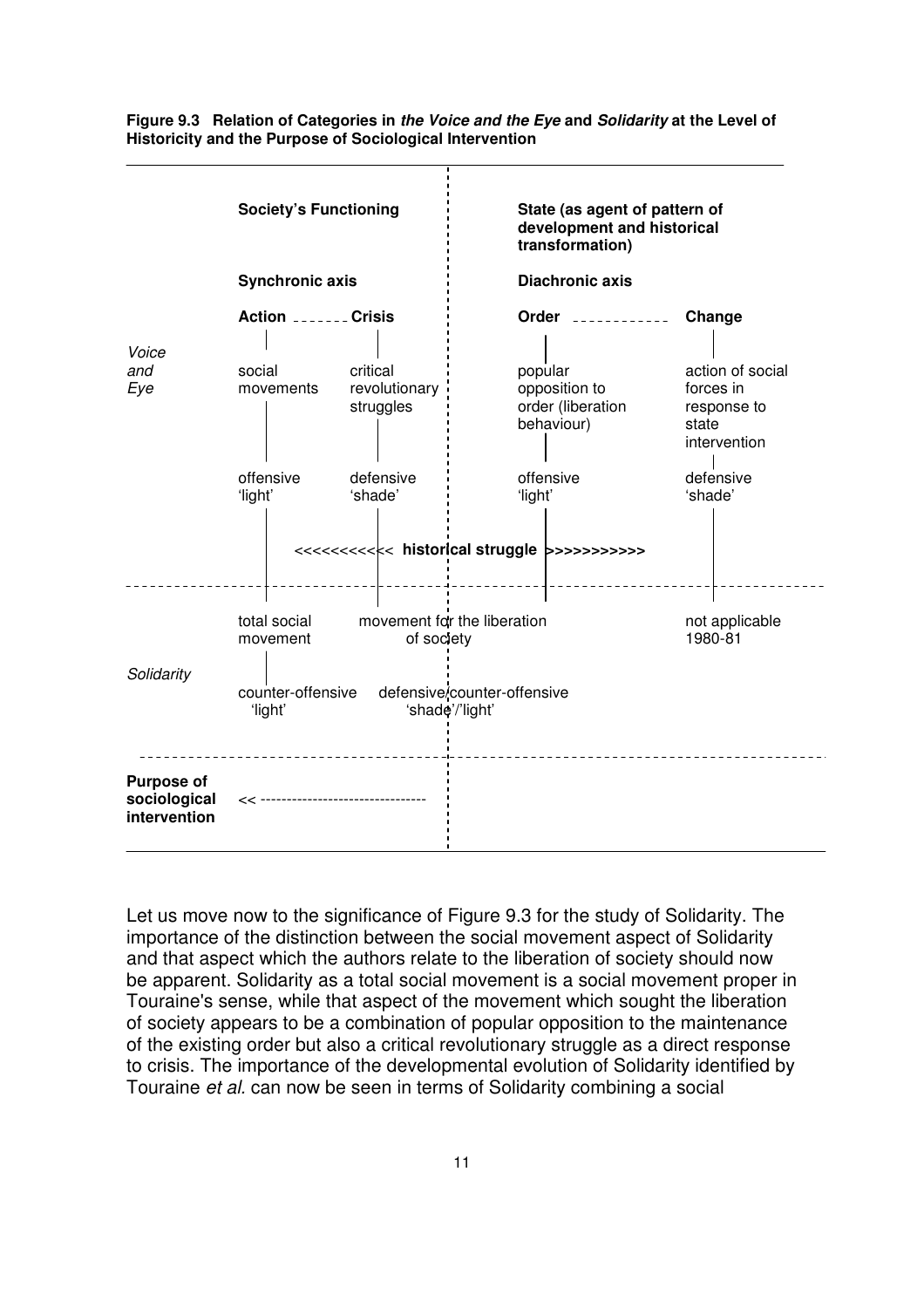movement proper with popular opposition to the maintenance of the existing order, but gradually these aspects being submerged into a reactive critical revolutionary struggle. Put in this context. Touraine *et al*.'s optimistic evaluation of Solidarity as a whole seems hard to square with his assessment of the various forms of collective action in The Voice and the Eye.

Furthermore, this continuity between The Voice and the Eye and Solidarity may not all be benign. We will go on to discuss how both continuity and discontinuity between Solidarity and Touraine's wider work may cause problems for the former.

### **Assessing Solidarity**

If we have portrayed the parallels between categories in The Voice and the Eye and the analysis of Solidarity correctly, then it would appear that there is a much closer relationship between the two than has been previously identified. By focusing on other issues, earlier critics have missed these connections. The question which then arises is whether the empirical findings in Solidarity confirm the usefulness of these categories from The Voice and the Eye or alternatively, whether they were artificially imposed on the movement by the researchers.

We have already expressed our view that the study of Solidarity provides a rich and detailed account of the movement and of the self-understandings of Solidarity activists. The concepts and categories drawn from Touraine's earlier work seem to us to have been used as effective tools in the analysis of complex phenomena, indicating that aspects of Touraine's theoretical work have the capacity to provide important insights into various forms of collective behaviour in different cultural, social and political settings. To this extent we share Bauman's view that Touraine et al. demonstrate the 'fertility of theory' in Solidarity (Bauman 1983: 597).

However, we also feel that the continuities and discontinuities between the study of Solidarity and Touraine's wider social theory, combined with the committed nature of sociological interventionism, cause problems in Solidarity. Discontinuity causes problems on the issue of forms of movement appropriate to industrial and post-industrial society, while in terms of continuity, sociological intervention and the use of categories from The Voice and the Eye lead Touraine et al. to potentially underestimate the importance of neo-liberal and nationalist currents in Solidarity. Below we consider these in more detail.

#### Agency and a New Social Movement in an Industrial Society?

As noted above, Touraine's historical theory of post-industrial or programmed society, as set out in The Voice and the Eye, does not appear in Solidarity. Yet it would seem to be especially relevant to Solidarity and its omission causes ambiguities.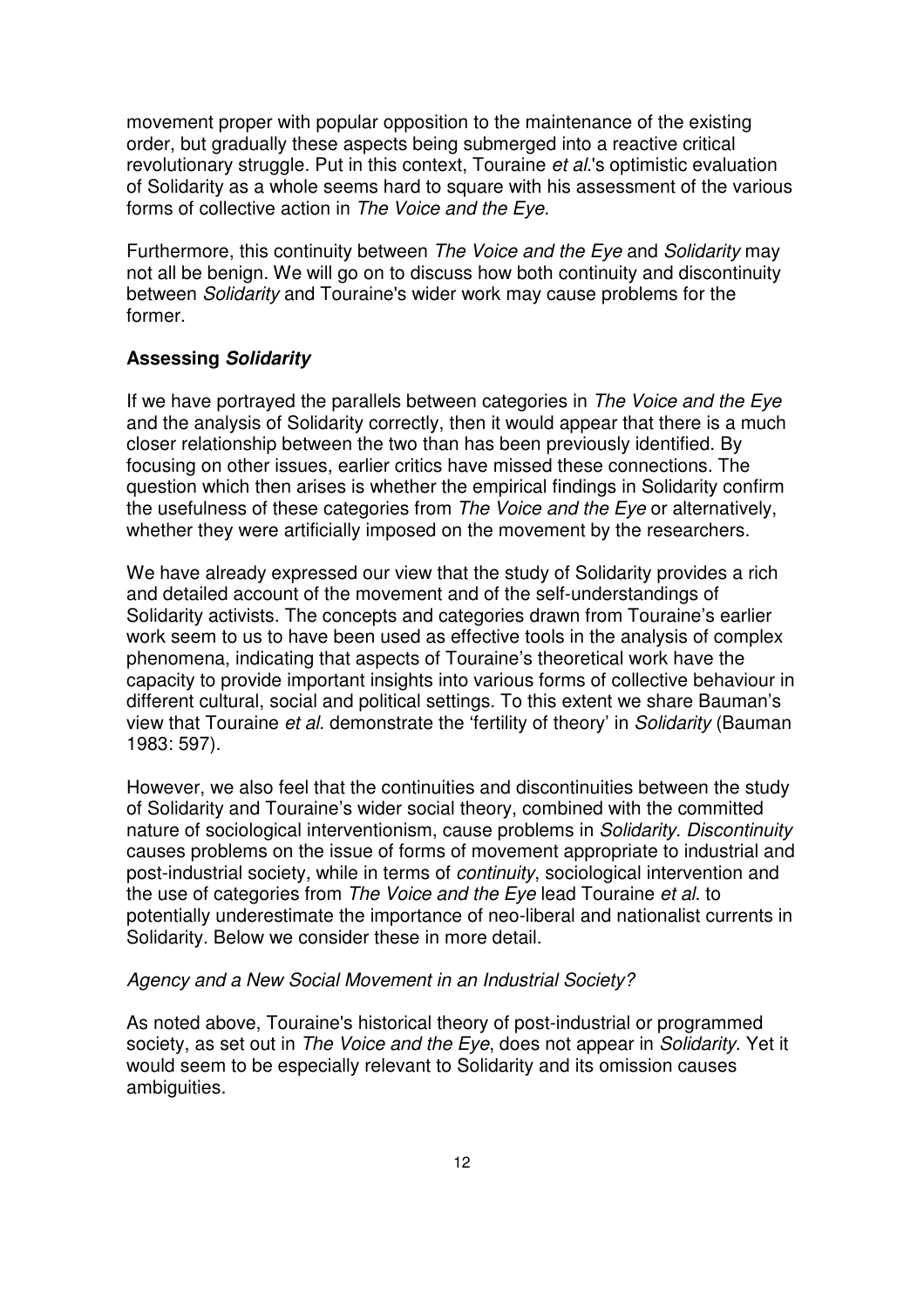A major criticism made of Touraine's application of concepts and categories to Solidarity is that it contradicts a central claim of his theory of social movements and historical change. Critics argue that in The Voice and the Eye Touraine claims that reflexive self-productive agency and new social movements are exclusive to postindustrial society; yet in Solidarity the authors demonstrate the role of reflexive agency and new social movement type activity in a society explicitly considered industrial. In other words it is argued that the findings in respect of Solidarity contradict and undermine the argument in The Voice and the Eye.

Thus Scott argues that 'those countries in which the "new politics" and new social movements have had most impact are in many ways conventional industrial societies' (1991: 37) and that: 'This is particularly problematic in Touraine's analysis of Solidarity. . . . Poland can hardly be considered a "post-industrial" society, yet Touraine ascribes to it many of the characteristics of the new social movement of Solidarity' [sic] (1991: 43). Similarly, Goldfarb (1989: 127) argues that in the study of Solidarity the researchers get actors to practise reflexive selfanalysis which, he claims, contradicts Touraine's view in The Voice and the Eye that such self-reflexivity is only possible in post-industrial society. In our view these criticisms are misplaced because Touraine neither locates reflexive self-productive agency solely in post-industrial societies (1981: 40, 59), nor does he argue that the characteristics of new social movements are to be found exclusively there. Indeed, on this latter point he makes it clear in The Voice and the Eye that the purpose of his research program is to study the transition from industrial to post-industrial society and the complex intervening phenomena of that period (1981: 9). In The Voice and the Eye he explicitly allows for the possibility of new social movement action between industrial and post-industrial society (1981: 9- 11).

So, far from undermining an exclusive confinement of agency and new social movement characteristics to post-industrial society, their discovery of a workers' movement in an industrial society could support the contention that the buds of such phenomena will be found in the transitional period prior to post-industrial society being established. In other words, the authors' discovery of such processes in Solidarity potentially confirms rather than undermines Touraine's expectations in The Voice and the Eye.

Touraine has also often been accused of falling back into a structuralism he claims to have left behind. Scott (1991), for example, claims that, despite holding to an agency-centred explanation in his social movement theory, Touraine is determinist and teleological in his periodizing of history into sequential stages. We have some doubts about whether such a criticism is tenable in relation to his work generally. But in Solidarity it cannot apply because Solidarity does not incorporate Touraine's theory of history. The analysis is of the development of a movement during the period 1980-81. It operates at the level of a cut into history,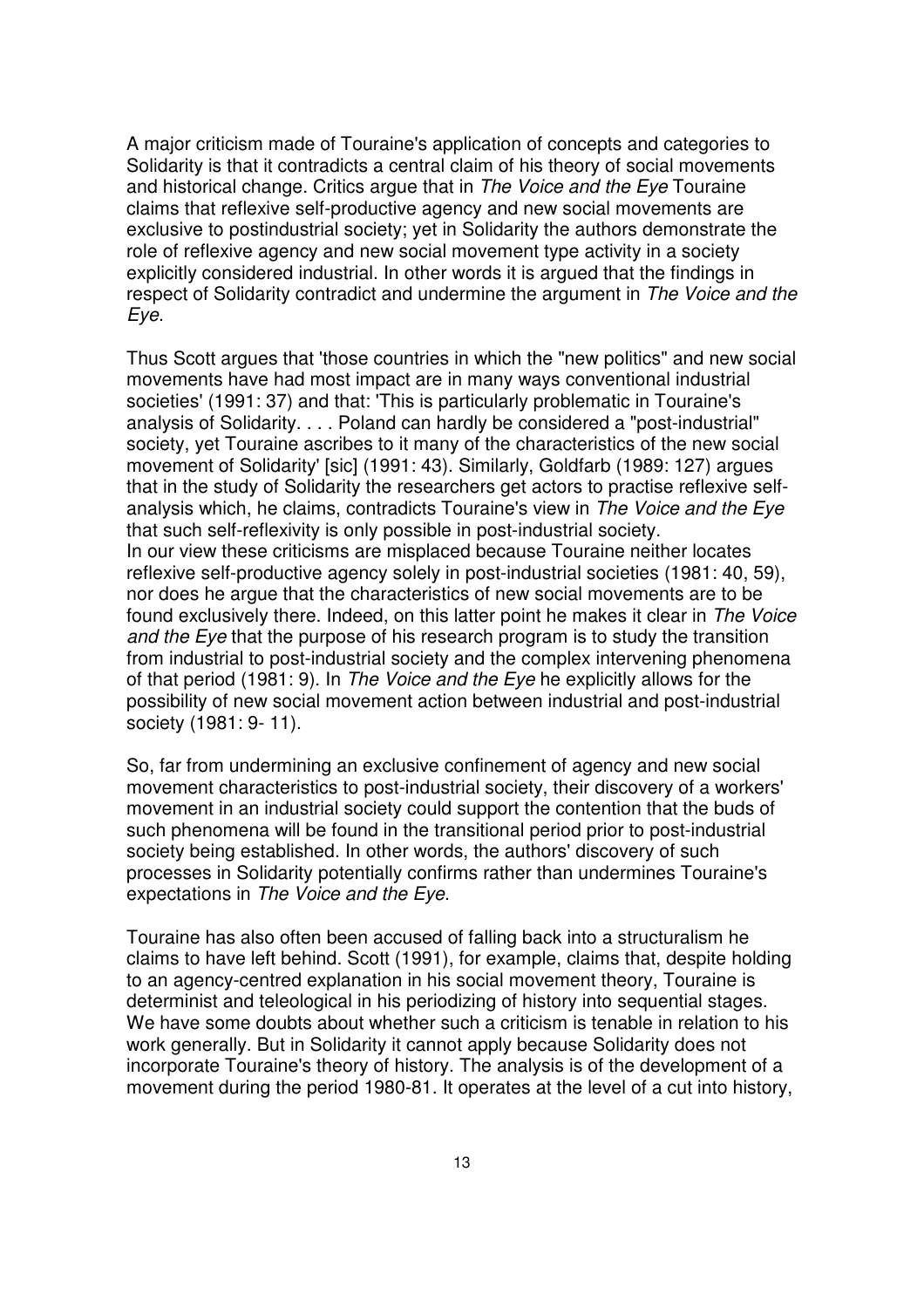not situated in terms of a periodization of societal stages. In Solidarity Touraine shows a movement attempting to define its own development, limiting and advancing itself in terms of its own judgment about external constraints and opportunities and not just reacting to external economic, social, political or cultural determinants. It is, in other words, a largely agency-centred explanation untainted by any possible residues of historical determinism.

Yet, while on these issues we would defend Touraine against the criticism of inconsistency and contradiction, the problem is largely self-generated because of the failure to work through the relation between The Voice and the Eye and Solidarity. As in other respects, the authors fail to draw the links between the study of Solidarity and Touraine's social theory. Despite the fact that in The Voice and the Eye Touraine has made a big issue of different societal types, distinguishing industrial from postindustrial society and associating each with different forms of reflexivity and movement activity, he and his co-authors fail to revive this issue in a context where they are analyzing a movement with 'new' characteristics in the apparently anomalous context of an industrial society.

#### Sociological Intervention and the Study of Solidarity

Touraine's method of sociological intervention has been much discussed and criticized (Cohen, 1983: 216; Hannigan, 1985: 447; Kivisto, 1984: 362-5; Scott, 1991: 40-1). Here we consider specific problems with the method which may have adversely affected the study of Solidarity. Our principal concern is that in Solidarity the authors combine the reworking of categories from The Voice and the Eye with sociological intervention, a method which stresses a role for researchers' categories in furthering the goal of developing a progressive social movement. This, we feel, leads Touraine to bring in categories to define Solidarity which were predetermined. This leads to the underestimation of important dimensions not encompassed by the prior theoretical framework and not compatible with the intervention project.

There are three levels of problem relating to the choice and representativeness of the groups studied. First, no information is provided as to how the individual activists who comprised the groups were chosen. Second, despite the authors' claim to have established groups in cities which were the main centres of Solidarity's activities, at least one critic has disputed this and claimed that the choice of location was arbitrary (Watson, 1984). Third, the meanings developed by six groups of activists in six locations can only tentatively be made the basis for generalizations about Solidarity as a whole.

Another problem more central to our concerns is the effect of intervention on the groups being studied. There were no control groups, so we do not know whether similar meanings were being developed elsewhere where there was no sociological intervention. However, we would argue that one consequence of sociological intervention is that it affects meanings developed by group members.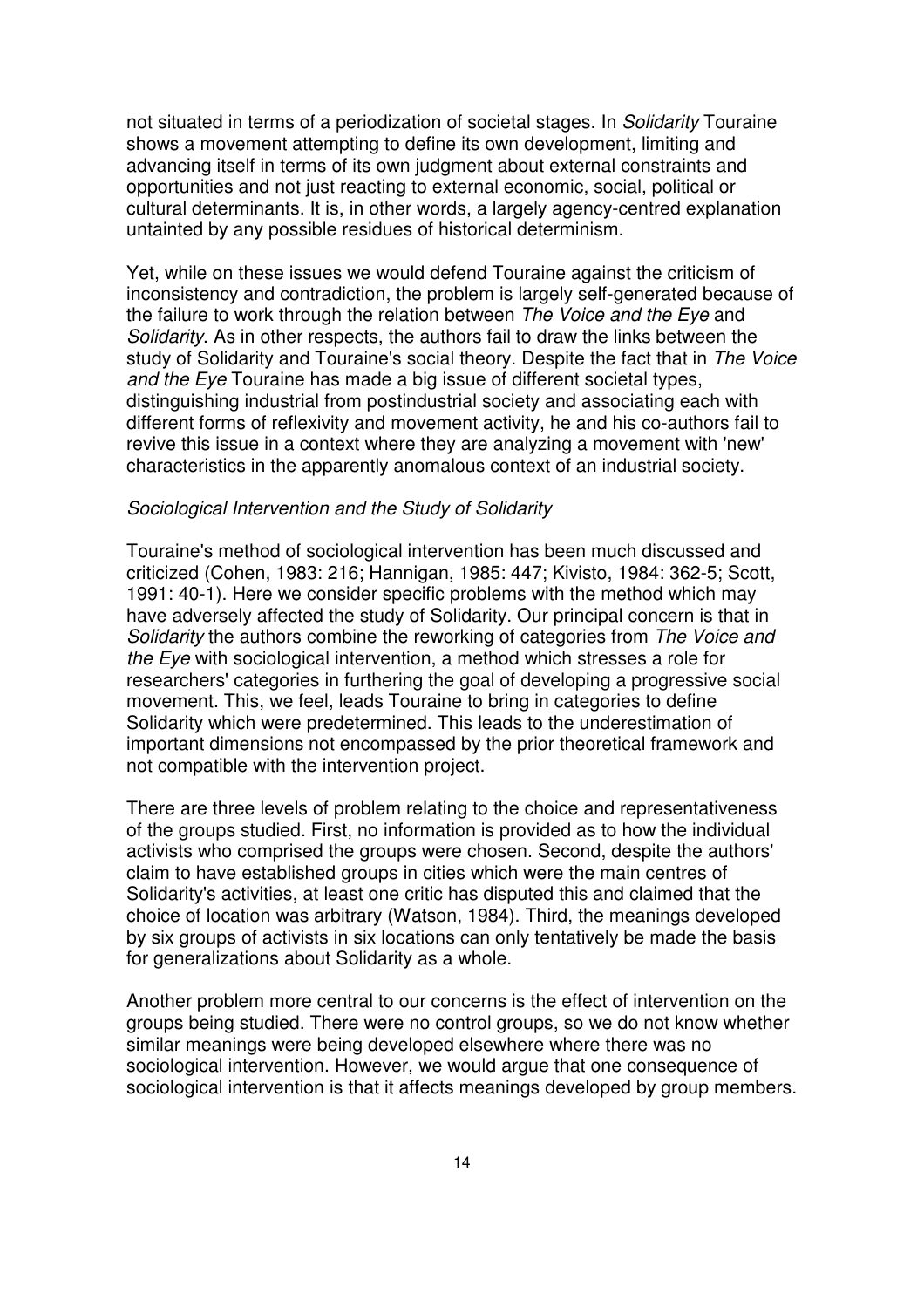The method is intended to do precisely this, but we would argue that it is both sociologically and politically problematic for it to do so.

Even if the aim of the study were only to understand the meanings generated by the groups themselves, these meanings would not simply be those of the actors, but of actors interacting in a changed situation with researchers. Furthermore, such a project would be limited in its aims and possible achievements. Yet the authors do make generalizations about the movement as a whole on the basis of the group interventions. In our view this is problematic. Touraine et al. can only claim confidently to be able to say things about the groups with which they were involved themselves, something which limits the explanatory power of the study.

In many respects Touraine's aim is a committed one: to raise the level of activists' self-understandings to the higher level of social movement activity. Yet the sociological deficiency just discussed also becomes a strategic deficiency. This is because findings are generated which, once generalized, may not accurately grasp the character of the movement as a whole. On the basis of a misreading of the character of the movement generally, miscalculations in social action may result, especially if sociological intervention leads to an overoptimistic view of the development of the movement of the sort which, we argue below, Touraine et al. developed.

# Class, Nation, Democracy. . . and Neo-Liberalism?

There is a specific area in which sociological intervention may have skewed the findings of the study. 'Class', 'nation' and 'democracy' are three of the key meanings which were introduced to the groups by the researchers and which are subsequently identified in Solidarity as defining the movement. However, it is clear in The Voice and the Eye that Touraine had already developed a threecategory framework with which to explain collective behaviour outside the central capitalist countries. National-popular regimes in the Third WorId and communist regimes are analyzed as performing functions of national liberation, economic modernization and class action (1981: 126-9). These three categories, reworked, appear again in Solidarity, where the movement is defined as a class movement (in defence of working-class interests) and in terms of nation (Polish nationalism) and modernization (democratization) (1983: 185).

Two interpretations could be put on the reappearance of these three categories in Solidarity. One is that Solidarity was characterized in terms of predefined general categories created by the researchers rather than meanings defined by actors themselves. If this were so, it casts doubt on whether class, nation and democracy fully grasp actors' self-definitions, as the authors claim. On the other hand, it could be that the application of class, nation and democracy in the Solidarity study results from an intervention in which researchers' perceptive hypotheses were introduced and accepted by actors because of the way they successfully illuminated and advanced their self- understandings. It is, we feel,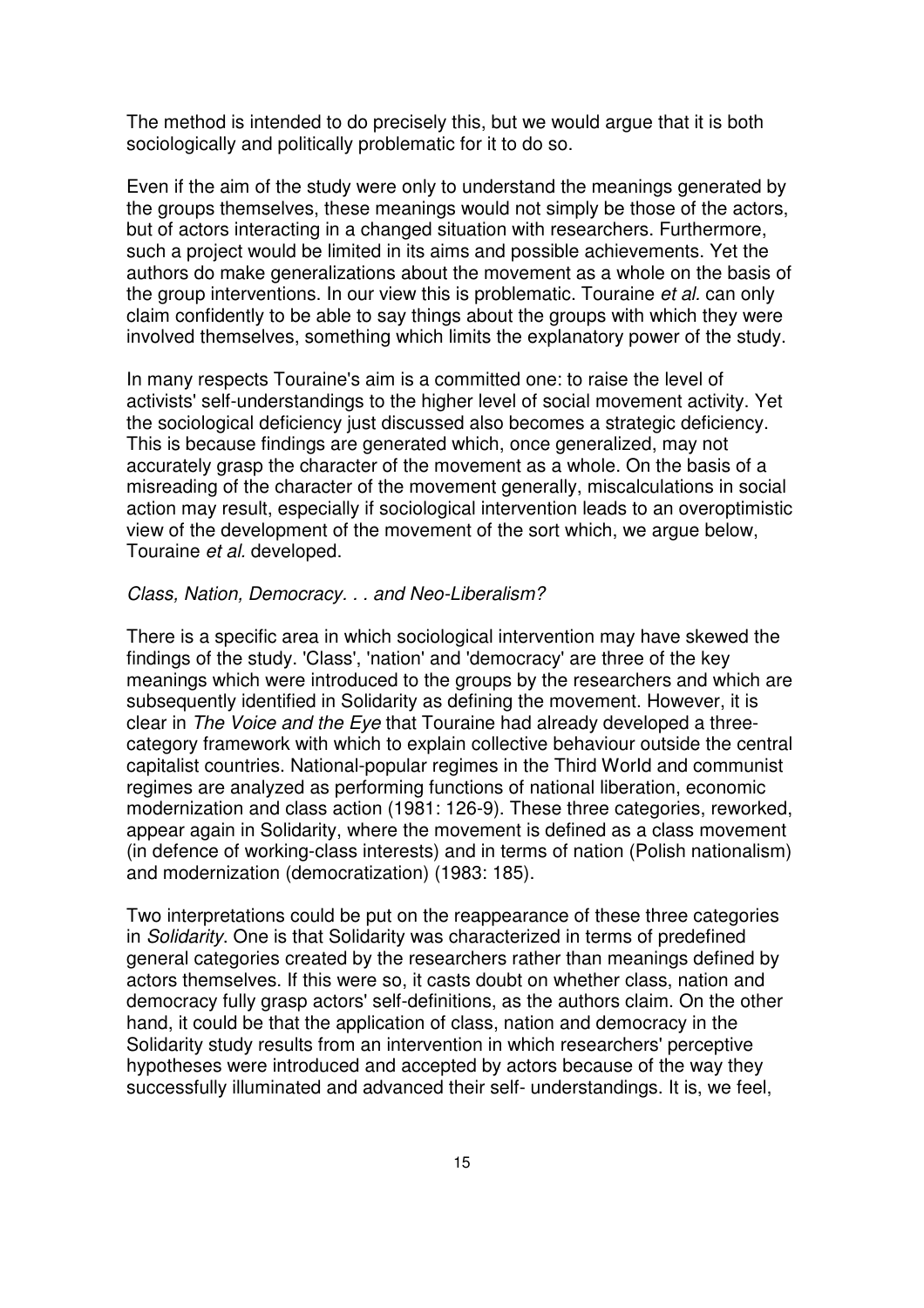significant that in the autumn of 1981 these hypotheses were vigorously challenged by some Solidarity activists (1983: 164).

Another worry we have is less about the way in which class, nation and democracy may have defined actors' self-interpretations and more about what it may have left out. In terms of Solidarity and Poland's development after 1981, two main negative developments which have occurred are downplayed as serious likelihoods in the authors' mostly optimistic and supportive conclusions in respect of Solidarity. One is the rise of a negative side of nationalism. This is discussed as a possibility but downplayed. We shall return to this issue shortly. The other is the potential for the rise of neo-liberal ideas (see Ost, 1989).

Solidarity frequently deals with reform of the economy and the control of enterprises (1983: 92-8, 109-11, 116, 119-22). Touraine et al. more than once argue that Polish workers are not interested in capitalism (1983: 50), yet they do mention two leading figures in Solidarity who advanced neo-liberal proposals for the economy (1983: 147-8 and 151). So the authors were not unconscious of neo-liberalism as an issue. Yet there is no suggestion from the presentation of their findings that they tried to see if there were a basis for the development of neo-liberalism by raising it with activists in the interventions. There are three possible reasons why they failed to do so.

First, Touraine et al. see capitalism and socialism as less radically distinct than other theorists do. They argue, for instance, that both belong to industrial society and are based on the same class relation between workforce and managers (1983: 41). One result of perceiving the two systems as comparable, however, is that this may have prevented the authors from seeing the appeal neo-liberalism might have to Polish people as an alternative to state socialism. In other words, a prior theoretical disposition may have led them to discount the potential importance of neo-liberal ideas.

Second, Touraine et al. rightly see Solidarity's acceptance of the leading role of the party and state in Poland as a product of its self-limiting response to, among other things, the external Soviet threat. We now know that when, under Gorbachev, this threat was removed, a restraint on the development of capitalism was lifted. But before these changes occurred, Touraine's identification of external constraints and Solidarity's self-limiting response to them may have been one understandable reason why he did not consider the potential rise of neo-liberal ideas as significant.

Third, Touraine et al. may not have introduced neo-liberalism in the interventions because of their focus on identifying the possible development of progressive social movements. The consideration of neo-liberalism may not have seemed relevant to such a project. If so, we would argue that failing to analyze possible support for neo-liberal ideas undermined progressive social action by excluding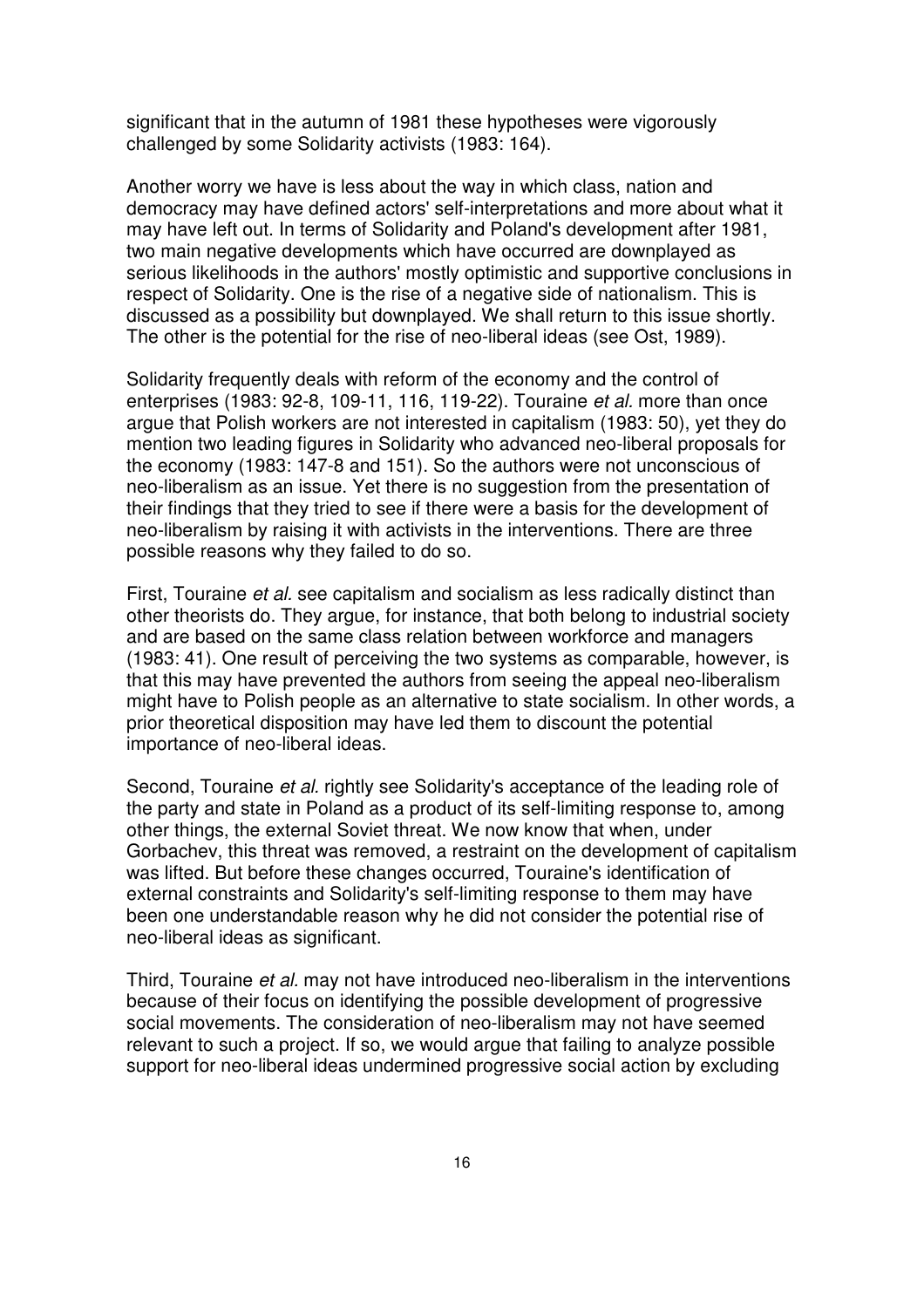from consideration possible negative future developments which social actors need to analyze and account for.

This argument may also explain the downplaying of the role of negative forms of nationalism which came to be so prominent in Poland and Central and Eastern Europe later in the 1980s and 1990s. It is to this issue that we turn next.

#### Nationalism, the Light and the Shade

Touraine's approach to collective action emphasizes its double-sided nature, and the distinction between light and shade in Solidarity (represented schematically in Figure 9.2 above) is drawn from The Voice and the Eye. In their positive - light manifestations, collective action tends to be affirmative, reconstructive, offensive and politically-oriented. The negative face - the shade - is defensive, populist and retreatist.

The predominant perspective on nationalism in Solidarity is a positive one. It is prefigured in a discussion in The Voice and the Eve on the role of national movements in opposition to communist state domination. 'A class movement cannot develop outside the centre of the capitalist system', he argues, 'unless it takes national interest in hand' (1981: 133). 'An appeal to the nation is also a call to the popular classes. . . in struggling against domination how can one turn for support to anything but that which is most traditional, most deep-rooted' (1981: 134). He specifically argues here that nationalism is necessary to popular mobilization against state domination in communist regimes.

In Solidarity national consciousness is seen as a source of mobilization against the imposition of power by an external state, the Soviet Union. National liberation is inextricably linked to Solidarity's trade unionism and struggle for democracy because both of these are seen to require struggle against foreign exploitation and domination (1983: Ch. 2).

Yet Touraine et al. are also clearly aware of the negative potentialities of nationalism. As we have shown, they argue that as the political and economic situation worsened, nationalism in Solidarity shifted from affirmation of identity to an aggressive nationalism. This aggressive nationalism was more defensive than proactive and was opposed to the political and democratizing approach of opposition intellectuals (1983: 48-9 and Chs 6 and 7).

The authors ask, 'is the effect of the dramatic situation of 1981 not to extend the area of the movement which is in shadow at the expense of the lighter areas?' (1983: 156). At this point Touraine et al. certainly see the rise of the shade in the form of anti-semitism, aggressive nationalism, populism and mistrust of political action as leading to disintegration within the movement. Yet, while aware of this dangerous dark side of nationalism, the authors minimize and dismiss the potential of this danger to grow rather than diminish, without offering any clear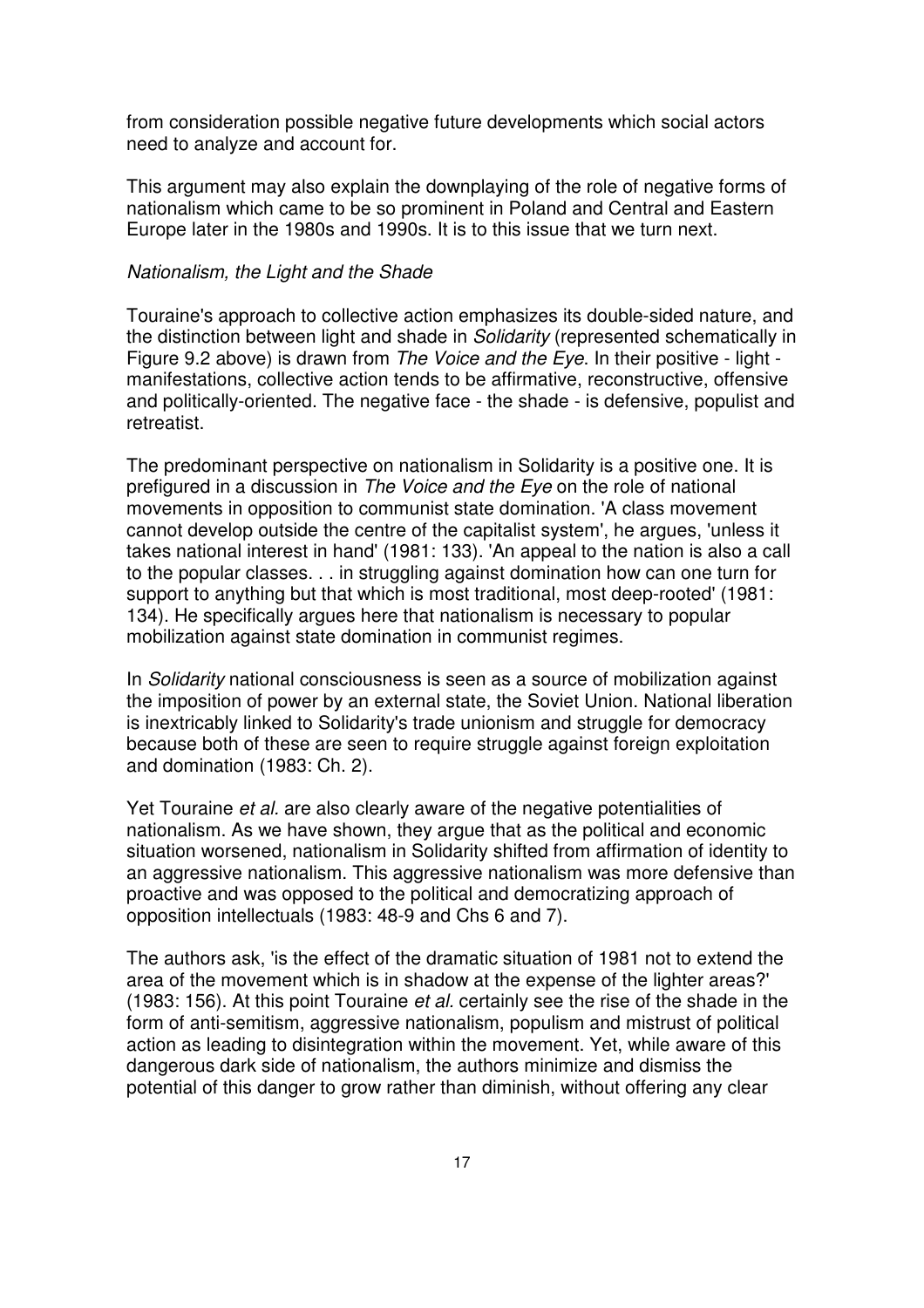grounds for doing so. For example, writing of the period after the imposition of marital law, they argue:

'There is a danger that the political and military dictatorship at present ruling Poland may succeed in forcing the popular movement to retreat to a traditionalist and religious defence of community values which up to now has been the position of only a very small minority. It is however a relatively minor danger. (1983: 185)

This is an optimism which has been shown to be seriously misplaced by subsequent events in Poland and Europe more generally. Yet to have admitted otherwise would have crucially undermined one of the central arguments of the study - that throughout the period August 1980-December 1981 Solidarity remained a unified, integrated movement, and was 'a light. . . [which] . . .shines on us all' (1983: 5).

# **Conclusion: Beyond Social Movements; The Sociologist Quits the Field?**

Touraine's recent work continues his conceptualization of light and shade but now puts more emphasis on the place of the shade as if responding with hindsight to that which had been brushed aside in Solidarity. We will conclude by assessing this apparent shift.

In his sociology of social movements, sociological intervention is not simply a research method. It is also the method through which Touraine attempted to put into practice his project of facilitating the light of social movements in contrast to the shade of other forms of collective behaviour. As outlined in Figure 9.3 above, it is only on the synchronic axis and at the level of historicity (rather than at the institutional or organizational levels) that a social movement comes into being when a self conscious class actor is able to act and define its action both in terms of its adversary and the shared cultural stakes. This necessarily precludes a vast variety of forms of collective behaviour which occur on the institutional or organizational levels, or on the diachronic axis, or the 'crisis' pole of the synchronic axis. Touraine's task was to help activists identify with the highest meaning of the struggle, that is more towards social movement action. So, despite the fact that Touraine has long recognized that light and shade necessarily exist side by side in contemporary collective behaviour, his project had been essentially rationalist. It had been rationalist insofar as Touraine clearly believed that his theoretical framework - including his theory of social movements and collective behaviour - was more 'truthful' than possible alternative explanations and that his practical project had been to attempt to shift collective action towards the light of that 'truth'.

Yet in a reply to a critique of his work published in 1991 Touraine notes that 'social movements are less and less "progressive" and more and more critical', and that '[t]he study of contemporary social movements leads us to abandon a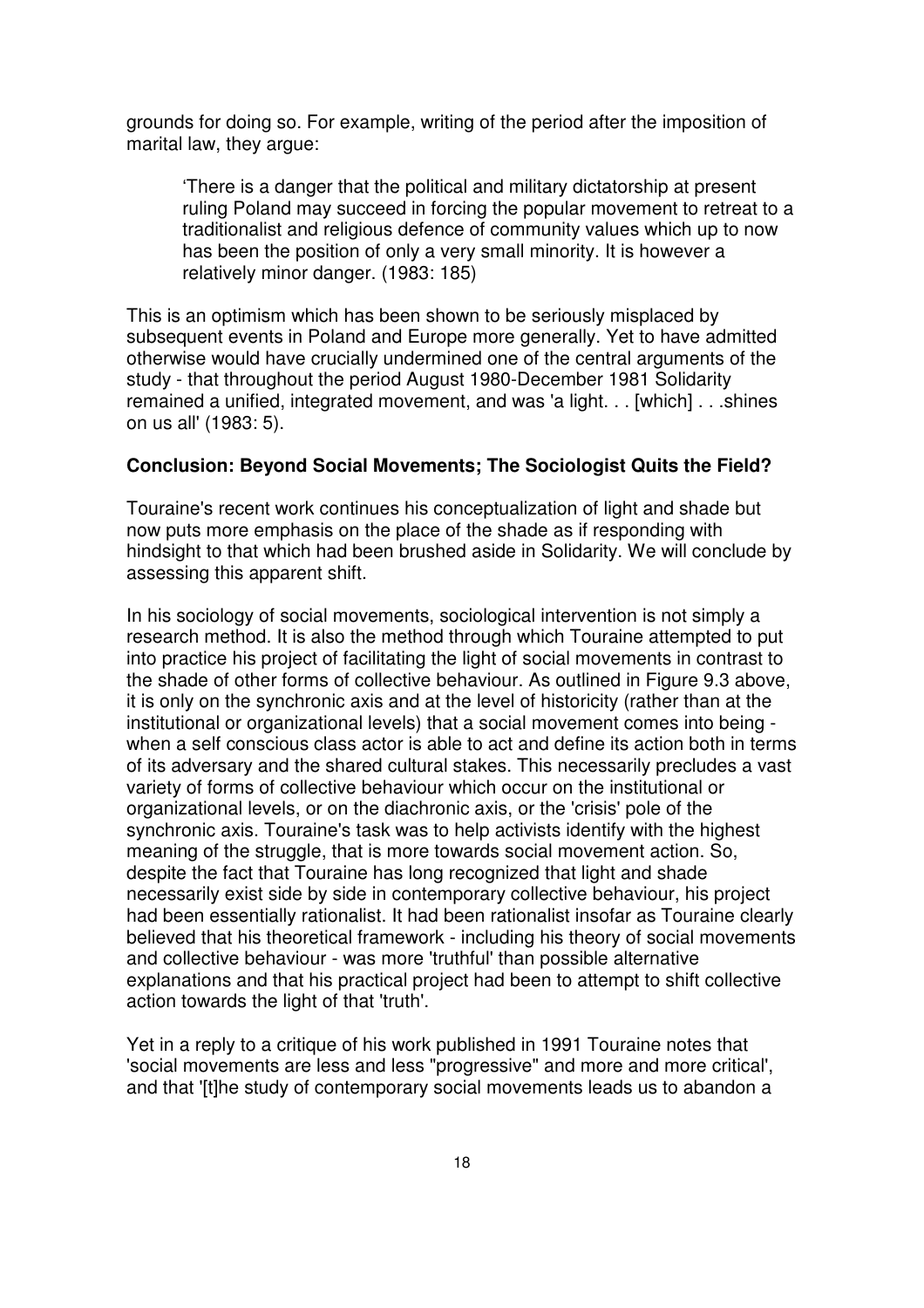unified, rationalist or progessist [sic] view of modernity. . . .' He says that he has become 'more and more interested in the study of what we call anti-social movements, like terrorism. . . or populist nationalism which we observe in Poland within and against Solidarnosc.' Furthermore, he now regards his period of study of social movements as an intermediary one (Touraine, 1991).

In his most recent major work, Critique de la Modernité (1992), while he retains many of his earlier theoretical categories in some form, he appears to make a clear shift in his thinking around his notions of 'light' and 'shade'. In what could be seen as a disavowal of his earlier program of research and intervention with social movements, he argues that the illusion of rationalism was to believe that 'light must chase away the shadows' (Touraine, 1992: 348). The task he sees now is finding a combination of these which will guarantee, rather than threaten, the continued existence of the subject.

We are not able to say whether it was the study of Solidarity which began to sow the seeds of doubt which have led to the re orientation of Touraine's work. What is clear is that it is precisely those issues and tensions which were downplayed and glossed over in Solidarity which also make it clear that the optimism shared by radical activists and theorists of social movements in the 1970s and 1980s was sorely misplaced. In the context of the imposition of martial law and the suppression of Solidarity, Touraine et al.'s positive and supportive evaluation of the movement was understandable. Indeed, opposition movements in Eastern Europe were generally supported uncritically by activists and theorists in the West until after the party state regimes fell in 1989.

Touraine's work has often been heavily criticized, and not without justification. Yet in the case of Solidarity some of these criticisms are unwarranted - often caricaturing, rather than representing, Touraine's social theory. Despite our own criticisms, we feel that Solidarity will remain one of the most important studies of the early history of the movement because it succeeds in representing the views of the Solidarity activists who participated with richness and depth.

We have argued that the application of preconceived categories, combined with a desire and a commitment on the part of the authors to present Solidarity in a positive light, resulted in a failure to take account of the potential for neo-liberal and reactionary nationalist currents to develop. Yet it is to the credit of Touraine and his research team that the detailed nature of their findings allows us to apply the benefit of hindsight.

### **Acknowledgements**

We are grateful to Anna Fielder for her translation of Critique de la Modernité and to William Outhwaite and Paul Taggart for their valuable comments on this chapter.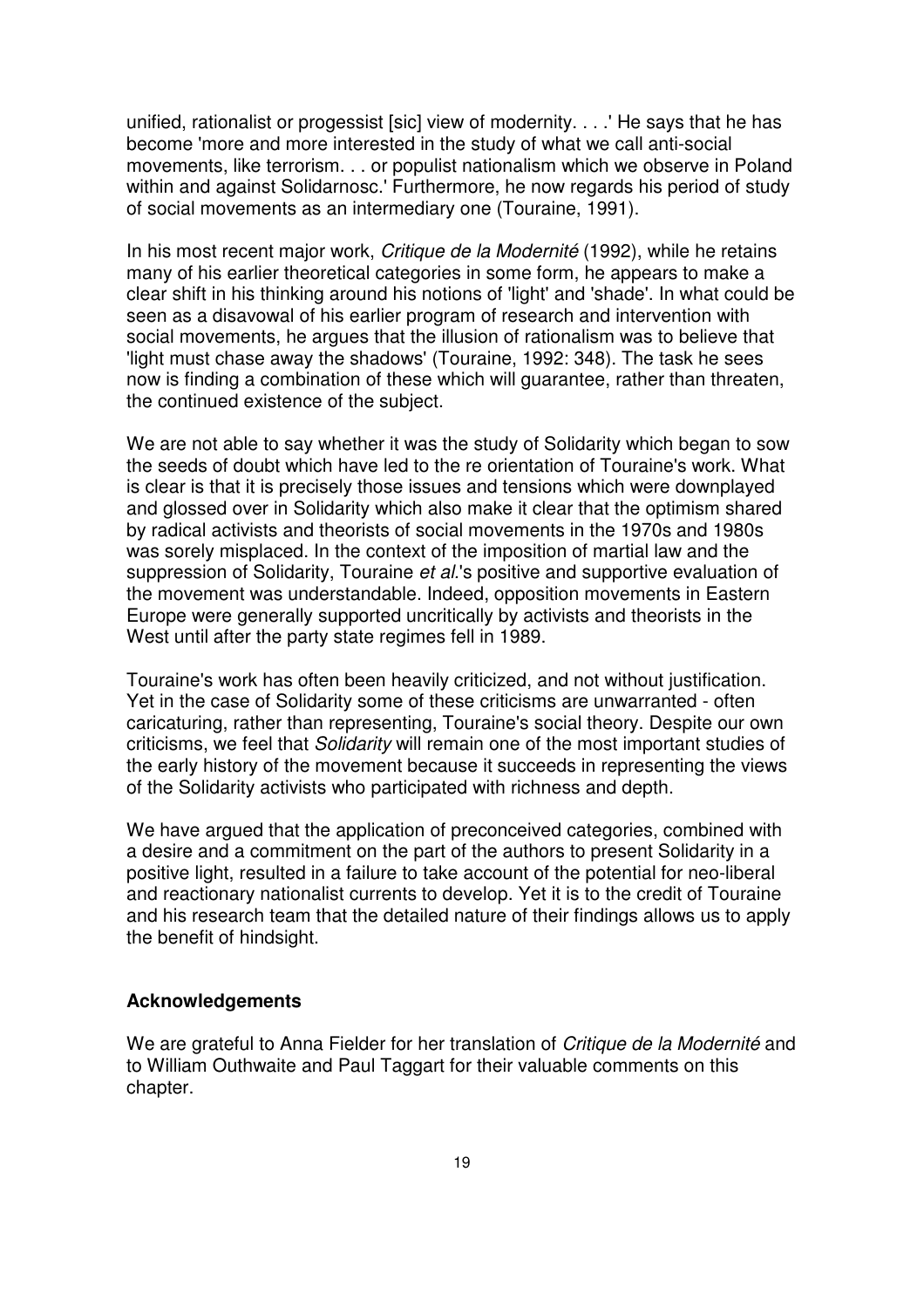### **Bibliography**

Bauman, Z. (1983) Review of A. Touraine et al., 'Anti-Nuclear Protest' and 'Solidarity', Sociology, 17, 4, November, 596-8.

Cohen, J.L. (1983) Class and Civil Society. London, Martin Robertson.

Goldfarb, J. (1989) Beyond Glasnost: the post-totalitarian mind. Chicago, Chicago University Press.

Hannigan, J.A. (1985) 'Alain Touraine, Manuel Castells and Social Movement Theory; a critical appraisal', The Sociological Quarterly, 26, 4, 435-54.

Kennedy, M. (1991) Professionals, Power and Solidarity in Poland. Cambridge, Cambridge University Press.

Kivisto, P. (1984) 'Contemporary Social Movements in Advanced Industrial Societies and Sociological Intervention: an appraisal of Alain Touraine's "Pratique"', Acta Sociologica, 27, 4, 355-66.

Law, D. (1984) Review of A. Touraine et al. 'Solidarity', Sociological Review, 32, 2, 429-31.

Ost, D. (1979) 'The Transformation of Solidarity', Telos, 79, Spring.

Scott, A. (1991) 'Action. Movement and Intervention: Reflections on the Sociology of Alain Touraine', Canadian Review of Sociology and Anthropology, 28, 1, 30-45.

Terry, S.M. (1984) Review of A. Touraine et al. 'Solidarity', Political Science Quarterly, 99, 3, 574-5.

Touraine, A. (1977) The Self-Production of Society. Chicago, University of Chicago Press.

Touraine, A. (1981) The Voice and the Eye: an analysis of social movements. Cambridge, Cambridge University Press.

Touraine, A. (1991) 'Commentary on Dieter Rucht's Critique', in D. Rucht ed. Research on Social Movements: the state of the art in Western Europe and the USA. Boulder, Westview Press, 385-91.

Touraine, A. (1992) Critique de la Modernité, Paris, Favard.